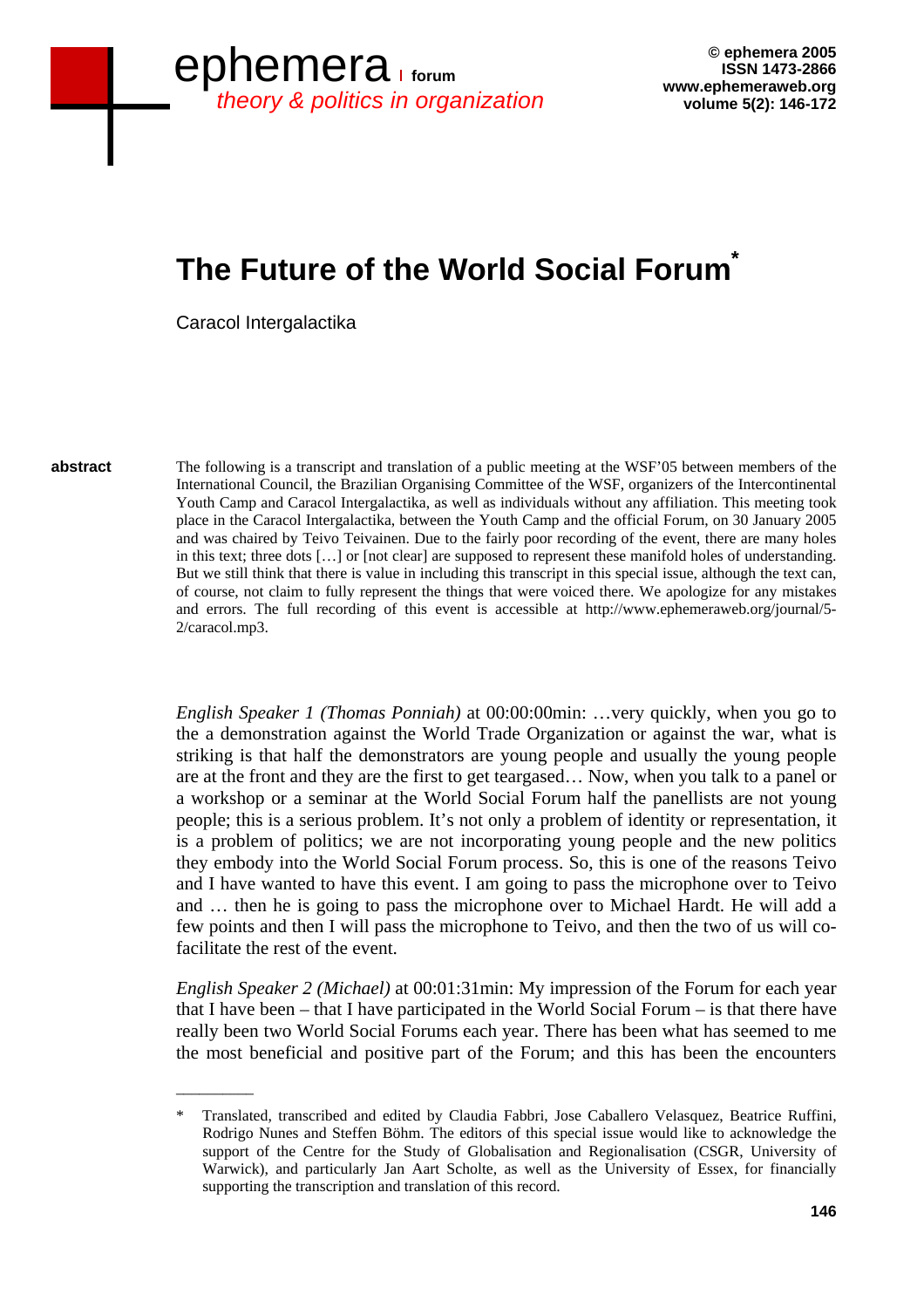among activists, among people working on similar issues. This has really been the anonymous Forum. There is also the second Forum, which has been the one that is reported in the newspapers, the one also that everyone sees. In other words, the huge auditoriums with the well-known speakers. This difference between the two Forums is either a problem or at least seems to be part of the issues that we are talking about here. Actually, the visible Forum – the one that gets reported in newspapers, the one that is tempted to make pronouncements – is quite separate from the other Forum, the grassroots Forum. I think there are two ways in which this happened: I think there is the temptation – and after debating within the organizers about this – whether the Forum should act as a subject and whether the Forum itself should present the pronouncements against the war, against neoliberalism etc. There is also I think, despite the will amongst the organizers, the demand for this from the press. In other words, even if the famous participants don't claim to represent the Forum, they are taken by the press as representatives of the Forum. What the problem I think in all of this is – what troubles me – is the false notion of representation: in other words, either for organizers to make an announcement in a formal way on the basis of the Forum, or even for the most wellknown of the participants to make pronouncements to the press, giving the impression of a formal representation. It is this formal representation that bothers me. There is one other impression I have had of the Forum, which is that between these two Forums, even though it appears that the visible Forum is the more powerful, I think that it is infact the invisible Forum which is the more powerful one, and that little by little, we'll – in a way – erode the visibility and the power of the few that speak in the name of it. So, I think we should criticize all along, but when we are opposing the power relations, I think that we should also recognize what seems to me the greater power – in fact, the majority of the anonymous participants – that seems to me the greater power of all. I will stop there.

# [applause]

*Spanish Speaker 1 (Teivo)* at 00:04:39min: Thank you Michael. So, the idea is to try to have a debate, a conversation where we have some people invited and some are from the establishment, some from the Forum, some from the International Secretariat, some from the International Council, some are intellectuals from outside. The idea is not to have a panel, not to have long presentations, rather to keep the presentations short, maximum 3 minutes, and from there to open up a space for a debate, the most horizontal possible. It is never possible to have total horizontality, right? But we will try. I am going to act as facilitator. … I think Rodrigo will raise the issue of power relations in the Forum and I propose that the speakers present themselves in the way that they wish, before starting to talk.

# [Background noise]

*Spanish Speaker 2 (Rodrigo I)* at 00:06:43min: Well, I do not think that I will speak merely of the power relations within the Forum, but of the criticism that emerges from some situations of power relations in the Forum. I am referring here to the criticisms which emerge from the experiences of autonomous spaces. Obviously, I am not representing here any autonomous space, not the Caracol, not the GLAD in Paris, the Hub in Florence, not the autonomous spaces that took place in London during the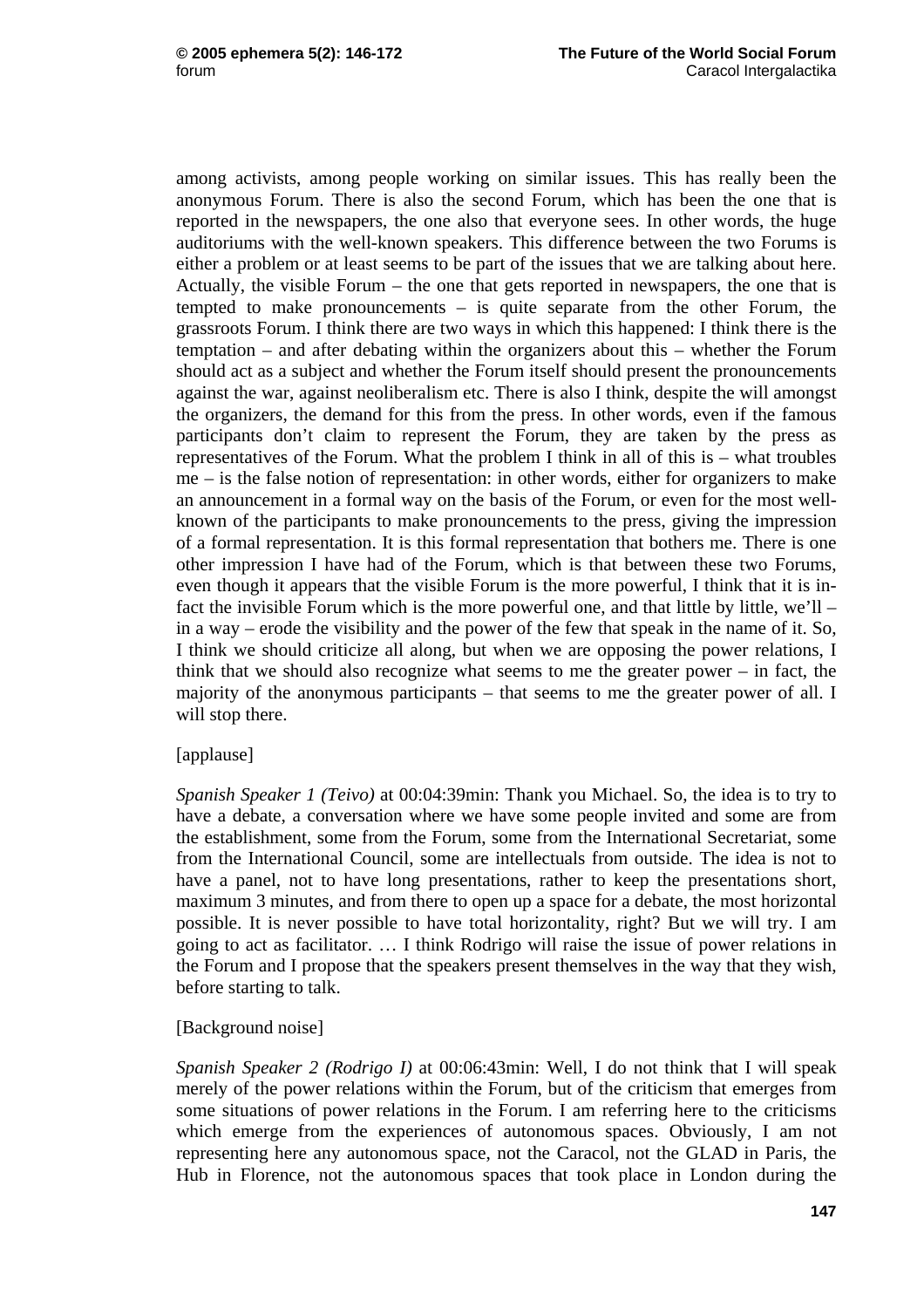European Social Forum, not the Camp, but I believe that it is possible to highlight some general lines out of which we can derive the criticisms. The first criticism relating to the Forum is the criticism of its format. With regards to the format there are two issues: the issue of the size and the issue of the Forum's budget. Where does the Forum's money come from? And what are the relations that are established? Because a much larger Forum has resulted than what the social movements can do themselves; and this depends on money that comes from the State, and what are the relations established in there? Another issue is the issue of methodology and I believe at this point in 2005 there is an advance in the World Social Forum, because this year's methodology appears in fact to be much better, even though, this is a point we will return to later, it does not appear to me to be perfect. The other issue regarding methodology is I believe a story of the criticisms and critics of the Forum; that is, this year we do not have the plenaries organized by the Organizing Committee and by the International Council which in fact were, as Michael Hardt said, were a space of false representation of the Forum; that is, a small group that nobody had elected, a group which in turn selected the main themes and the people who would be presenting on these main themes. It is a victory that in 2005 we don't have any of this. Another issue is the issue of the frontiers, of what exactly is the Forum, of who stands in it and who stands outside of the Forum. I think that this is an issue in which progress was reached in regards to the autonomous spaces, because now the autonomous spaces do not appear to consider so much the issue of inside/outside but rather that the Forum is there, it is there in a time and space and they have to be occupied. But it appears to me that a good future for the Forum would be that the Forum could create a constellation of spaces, such as the space of Caracol here, spaces organized by groups who already worked jointly, who already had activities and a history of joint work, and it appears to me that this would be a much better possibility than the presence which we nonetheless still have in 2005 of a group which decides which themes will be brought together, which groups will be brought together, etc. So, it seems to me that a good future for the Forum would be a constellation of spaces rather than the existence of one central space which is then subdivided. But, perhaps a much stronger line of criticism which emerges from the autonomous spaces may be the criticism of the way things are done, because this is  $-$  in the 2005 Forum  $-$  very clear, for this is why it is being said that the Forum has changed into the Camp. And well, we see that three years were necessary for the WSF Organizing Committee, the International Council before they realized that it is incredible that a World Social Forum can exist where proprietary software is utilized in computers rather than free software, that it is incredible that a World Social Forum is held where the food is served by firms, well, and not by social movements or by popular solidarity economy enterprises, and it is incredible that the independent and community media do not have a space in the media spaces of the Forum. This is a line of criticism which emerges out of the autonomous spaces not as theory but as practice, because this was already carried out in the Camp of 2002, this was already carried out in 2003 in the Camp, at GLAD, in the autonomous spaces of London; this is a part of the history of these autonomous spaces. But also this year it appears to me that there is a serious problem; that is, this creative potential which we saw in the examples of Babels, Nomad, and of the Caracol organization, of the Camp organization – they nonetheless serve a false representation because those who work ultimately are not the ones who get to be seen/who are visible. In the end it seems that people appear who did not produce the Nomad software, people appear who were not involved in the organization of the Camp, who speak about the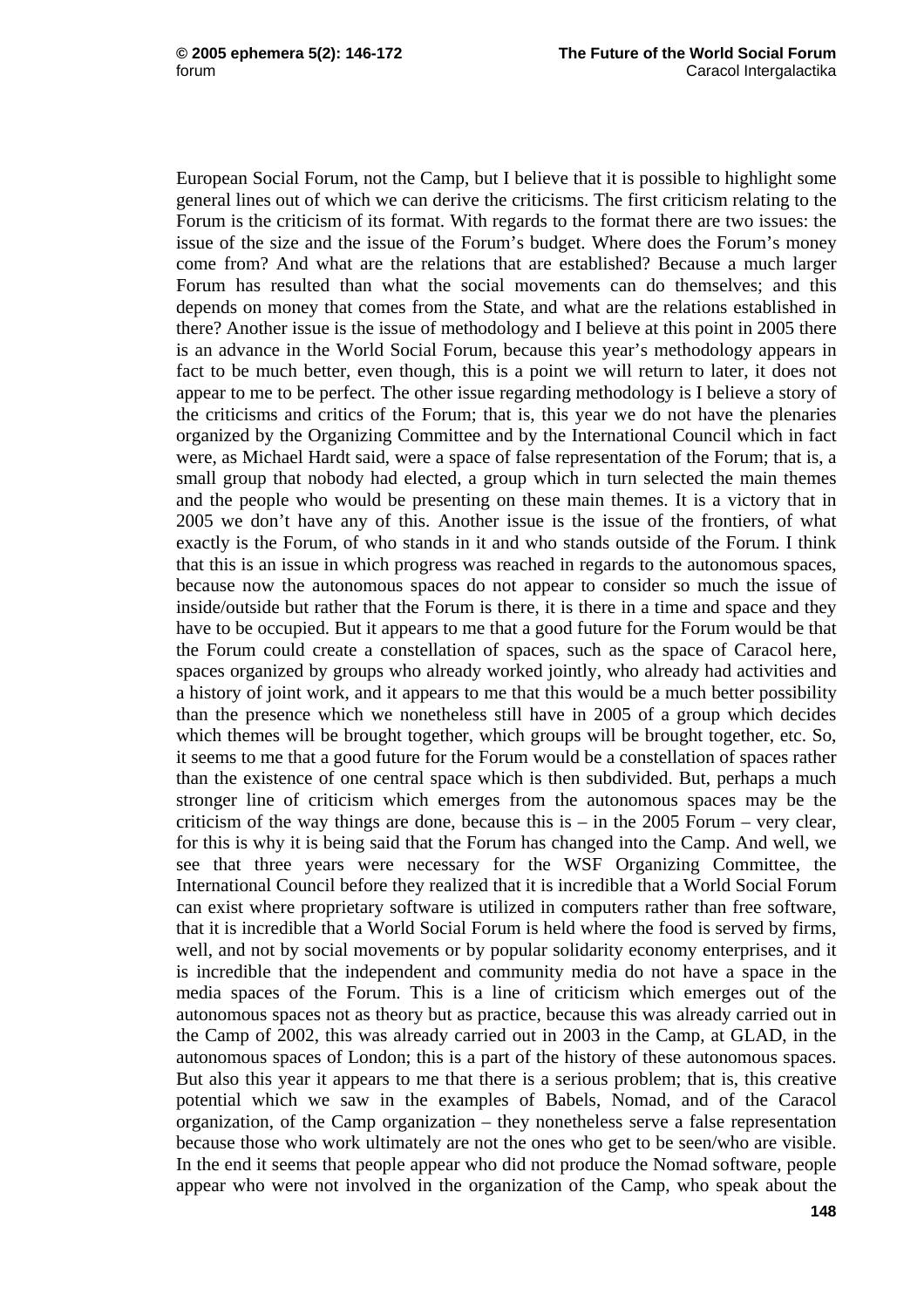Camp. And there is also another problem, and this is the last line that I raise, which is the problem that after the Mumbai Forum in 2004 there was the text of a person involved in the Forum who was talking about the inclusion of the youth. The question being asked was: how are we going to include the youth? Well, the youth is there, the youth has long been there, and it is one of the most creative and powerful things of the Forum. But there is a problem: to them this appears as rhetorically serious, because they cannot see what is happening – that four years were necessary that free software was used, for example. And in addition it is a question which shows a lack of knowledge about what are the debates surrounding these things, which they call 'youth'. For example, it is a title which many of us do not like at all, and yet one they use, because perhaps it creates a difference between that which is ready, that which is already prepared, and that which has to be prepared. But we prepared the Forum many years, many times, and I believe that the criticisms that come out of these practical experiences, are very serious criticisms and which can guide a transformation in the future of the Forum.

#### [applause]

*Spanish Speaker 3 (Julia)* at 00:16:10min: Well, I'll speak in portunol to make it easier. ... I'll give you some numbers to show the development of [the Youth Camp] over the years. ... In 2002, when there was a greater rapport with the decision-making levels of the Forum, the Camp was planned for 10 thousand people, there were around 17 thousand people, 14 thousand registered people. In 2003 we planned for 30 thousand people, and there were around 23,500. And now we had a planning for 30 thousand campers, and we believe there's around 40 thousand people, considering also the people who just go through it. ... It would be great if we could have food provided exclusively by family businesses, organic producers, cooperatives, popular solidarity economy enterprises. It'd also be great if all the WSF computer ran on free software. And many other things that we propose to society. But, for example, it's clear today that popular solidarity economy is not sufficiently developed to face all this demand; it's a typical offer-demand case. The reflection I want to propose is then: well, what does the organisation of the Forum, of the Camp do? Do we insist with something that doesn't meet this reality? Or do we bring the debates but say, 'well, let's all eat GMOs, because that's what we have'. This is where my worry is. The Camp is overdimensioned today, and I wonder to what point does it represent a transformation, to have something so grand, so mediatic, so famous, if at the end we are reproducing practices of the capitalist world. And this in many organisational ways as well of the Social Forums and the Camp; practical things about the organisation of the Forum, hierarchies, 'I'm the one who calls the shots', 'you have autonomy but I have the money'. The Forum is full of contradictions. We need to redimension what we want, and ask ourselves, especially after 2005, where do we want to go with this movement that's so big, so grand, but ....

#### [applause]

*English Speaker 3 (Friede)* at 00:21:56min: (unclear)

[applause]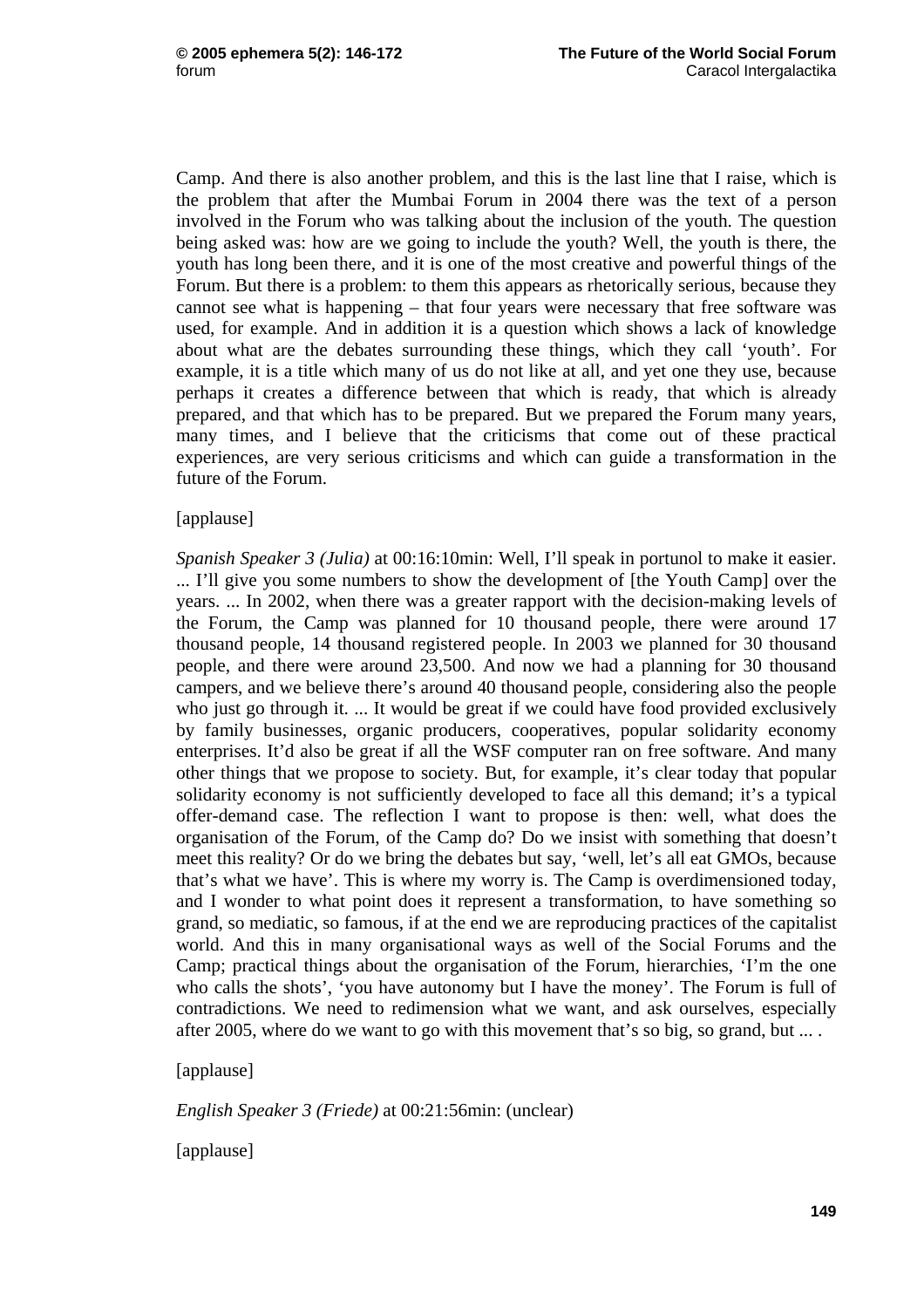*Spanish Speaker 4 (Teivo)* at 00:25:00min: There is a line of debate, as was said by Michael Hardt, that there is a false representation in the World Social Forum, and Friede said that the whole idea of representation has shown to be an alien idea, an idea that is not worth it. Therefore, if anyone holds reflections on this matter when we speak of power relations, the possibility to democratize the World Social Forum, we need to be aware of whether we are talking in terms of representation or whether we are talking in other terms.

[pause]

*Spanish Speaker 5 (Maite)* at 00:26:05min: I believe that my position is a bit particular because I participate in the International Council for my own work and in this space for my activity. Therefore, I have quite a lot of information on how the Forum is constructed. I wouldn't like this debate to be construed as a debate entre the 'young' and the 'adults', because that is not accurate; this should be about different levels of radicality and political positions at work inside the Forum. … [not clear, because music takes over]

# [applause]

*Spanish Speaker 6 (Virginia Vargas)* at 00:28:33min: Me too, I'm in a particular position because I'm a member of the International Council .... The WSF for me is this space of movements, which is a permanent site of struggle, where there's a permanent struggle between the old and the new. ...

# [applause]

*Spanish Speaker 7 (Teivo)* at 00:31:59min: Another line of debate asks what is radicality? If I have understood correctly, radicality means to focus on the anti-capitalist dimension in the deepest sense, or it refers to the different struggles in their variety and there I believe you have different [views], which we can also go about exploring in this debate, in addition to the theme of representation where there are different lines of argument.

*Portuguese Speaker 1 (Fatima)* at 00:32:52min: My name is Fatima, I've been a member of the Brazilian Organising Committee and Executive Secretariat since the first Forum. On the relationships of power and representativity in the Forum ... I agree with Virginia that ... they represent nothing else but the different power relations that exist in our society; in it are reflected and reproduced the power relations that exist in our movements, in our society; the Forum is then a mirror of all this. Thus, the extremely low level of youth participation in the International Council is not only a consequence of the problem of how to organise a representation of youth in the Council, but also of the power that those who are in the Council have and and the difficulty the youth have of occupying that space. So i think the Forum is a mirror of our relations, but it should also be a laboratory that deals with these problems. We are trying all the time to question generational issues, issues of race, of gender, of class, also at the organising levels of the forum, and this is what this space should do.

[applause]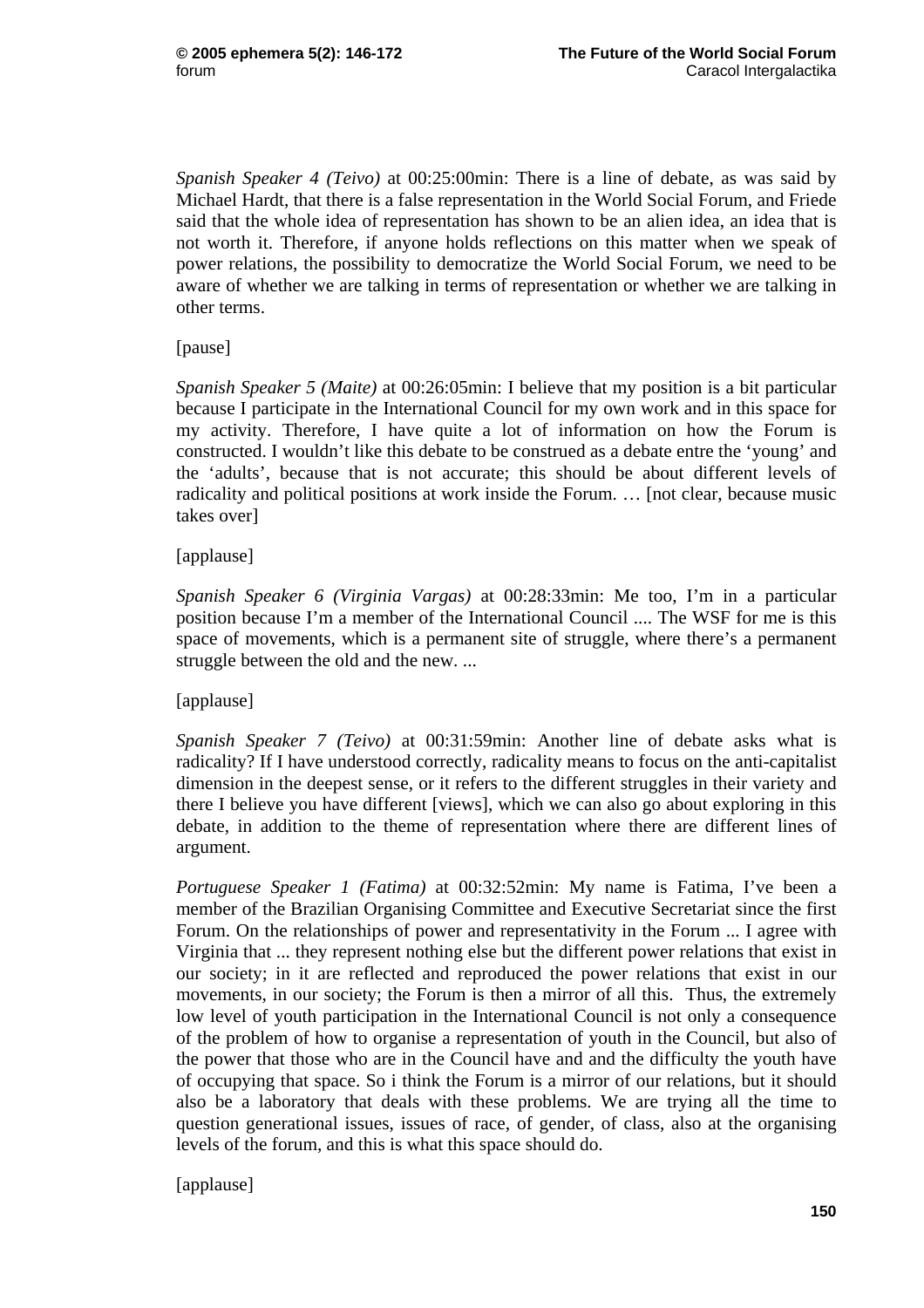*Spanish Speaker 8 (Rodrigo II)* at 00:35:11min: I agree with most of the things which have been said so far. I appreciate and value very positively the exchanges from this year and I believe that the process of listening is important; it is a process of the Forum and it is important to value it. I only have one thing I want to say. I believe there is the danger that the agenda of the World Social Forum is defined by the … and I believe that in all the enormous variety of ideas and proposals in this Forum, some of which are more radical than others… but at least more or less we all share the need to revise the resources between the people, between the human groups in a more equitable way. It appears to me that we need to start applying these principles to the Forum itself. It is very difficult that these principles can be applied to everyone, applying them right here now … [but we need to get more] money so that others can influence and distribute their information. I believe there are many forms of guaranteeing that resources of all kinds which are concentrated each year in the Forum are more equitable, and I believe that greater resources are needed so that the social movements can have a greater place in the decision-making.

## [applause]

*English Speaker 4 (Tadzio)* at 00:38:00min: I've got a question, which seems maybe rather abstract, but it's rather important to me. … The Forum needs money because it is very big and it is growing all over… So, there is the question of size… So, I wonder if it becomes too big... This also connects to something that happened in London at the European Social Forum – the Socialist Worker Party had lots of power because of its control over the money. So, if size, money and democracy hangs all together, what does this mean for our ability as a social movement… For example, if we can't manage a Forum with a few thousands people … how can we manage large urban conglomerations … democratically …? So, how can we manage 150,000 people coming together in a democratic way…. I have no idea. I don't have an idea about how to solve this problem about the relationship between size and democracy … So, it really worries me that we cannot manage lots of people getting together in a democratic way. This has something to do with money, power relations… and I would be really grateful, if [we could talk about this here].

# [applause]

*Spanish Speaker 9* at 00:39:57min: The fact that we're having this meeting here ... I think this is a brutal participatory development. ... In the International Council of the World Education Forum we were discussing how to relate to the WSF, and the first point was adopting the Charter of Principles. We see there are problems with parties, with governments, and a companero from Porto Alegre reminded us that the parties that call themselves 'socialist' can have neoliberal policies, governments, trade unions, NGOs too. We must be aware of that and think how we can articulate this, if not on a world level, on the local level. The strategy of the Forum ... is to get to farthest places in the world, so that we can articulate from below, in a democratic way, an encounter ...

# [applause]

*Spanish Speaker 10* at 00:43:50min: I am Pablo Bergel; I am an Argentinean citizen … … because at this time all of us, those of us who are in one or another position, all of us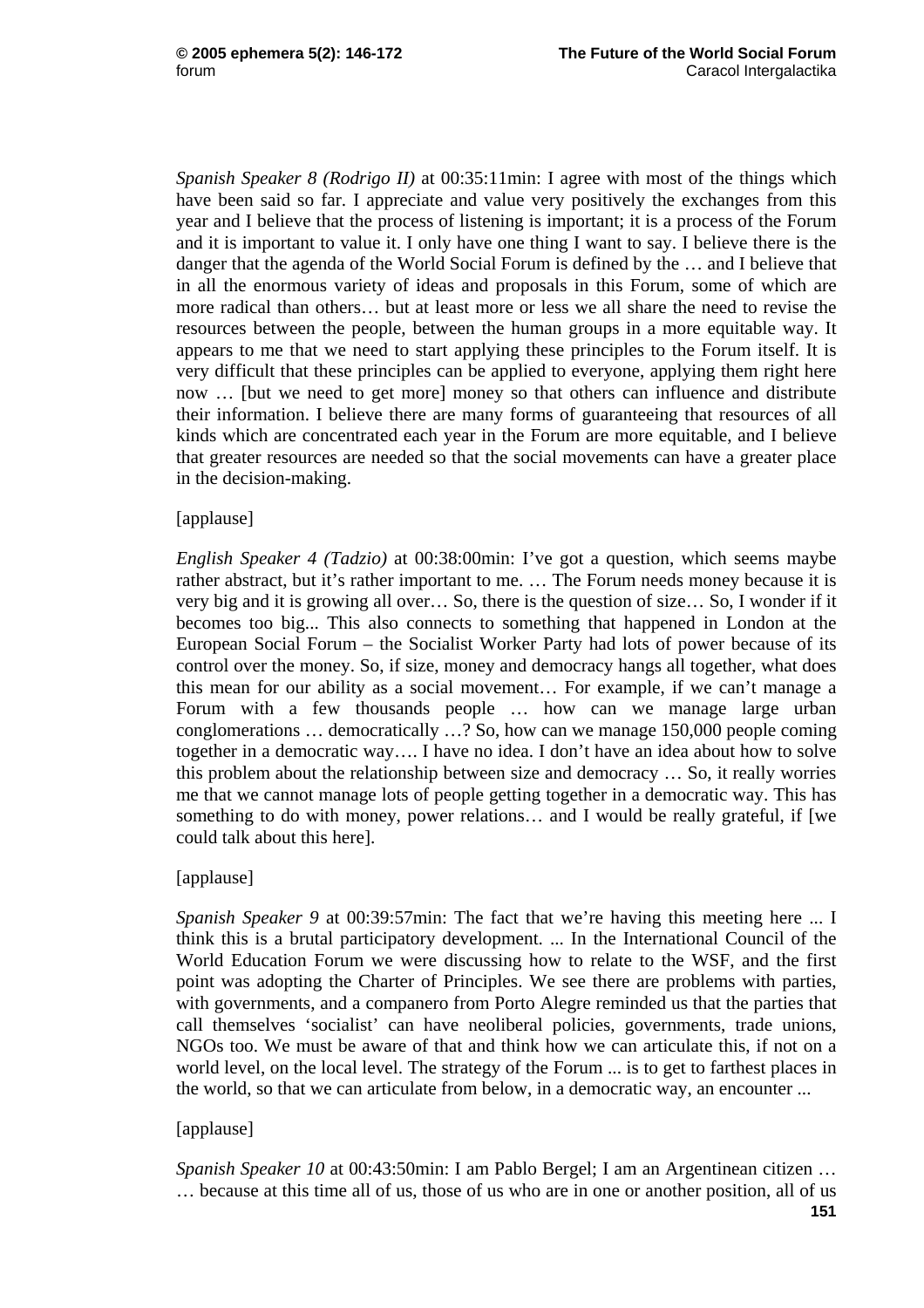– the more official, the more autonomous – all of us, we all are being represented at a negotiating table [thousands of] kilometres from here in a place … against which this space here was created … [We are being represented] by the President of a state, of a national state, Brazil, who uses this Forum to be able to negotiate with the Forum, in the very space against which this Forum was created… [This happens] with the silence, complicity, tolerance or the impotence … of the Organizing Committee of the Forum and all of us. This is taking place now and the moment and the possibility is current now. When I say it is current now, I mean to say that this Forum, including its Executive Committee as well as all of us in this Forum, we have the chance to … It must be clear that Lula does not represent [the Forum]… Simply, there is a principle of the Forum that is being violated – which critically prohibits [this representation] …. and we all and the Executive Committee in the first place have been silenced, and this before the Forum has even ended. It is necessary to say something or this I believe will end the Forum.

[applause]

*Spanish Speaker 11 (Female)* at 00:46:45min: [not clear, too much background noise/music]

[applause]

*Spanish Speaker 12* at 00:48:31min: It appears to me that the criticism has so far been quite soft [laughter], quite consensual … on the bureaucracy of the Forum, on the International Council, on international power relations…

*Spanish Speaker 13* at 00:49:10min: The problem of representation is not the greatest of problems … the process of the radicalization of horizontality … when we think of the first Forums, there were 8 organizations … the second problem, which for me is a real problem, is that power is not only vertical power, there is power inside of … [not clear].

[applause, chit chat…]

*Spanish Speaker 14 (Ms. from Mexico)* at 00:52:45min: … the Forum is more democratic and also has a greater presence of movements, but it is certain that the logic continues to be a logic of power, a Western logic, a logic in which the majority of those who sit at the table are men, they are white, they are senior, they are not the women or the young people or the children of indigenous people, or … It is very important to include the young people in a country like Brazil, which, even though it may not be recognized as such, is a Latin country. Therefore, effectively there is a crisis of forms of power, of representation which is in the hands of the few … not only autonomy of the poor, black autonomy, indigenous autonomy… [not clear].

[applause]

*Spanish Speaker 15 (Teivo)* at 00:55:51min: There are a lot of people who have asked and are asking to speak. It would also help if these people say what theme they are going to talk about, in order to have a better debate… I hope this means that Fernando will say something that is going to be very critical... let's see.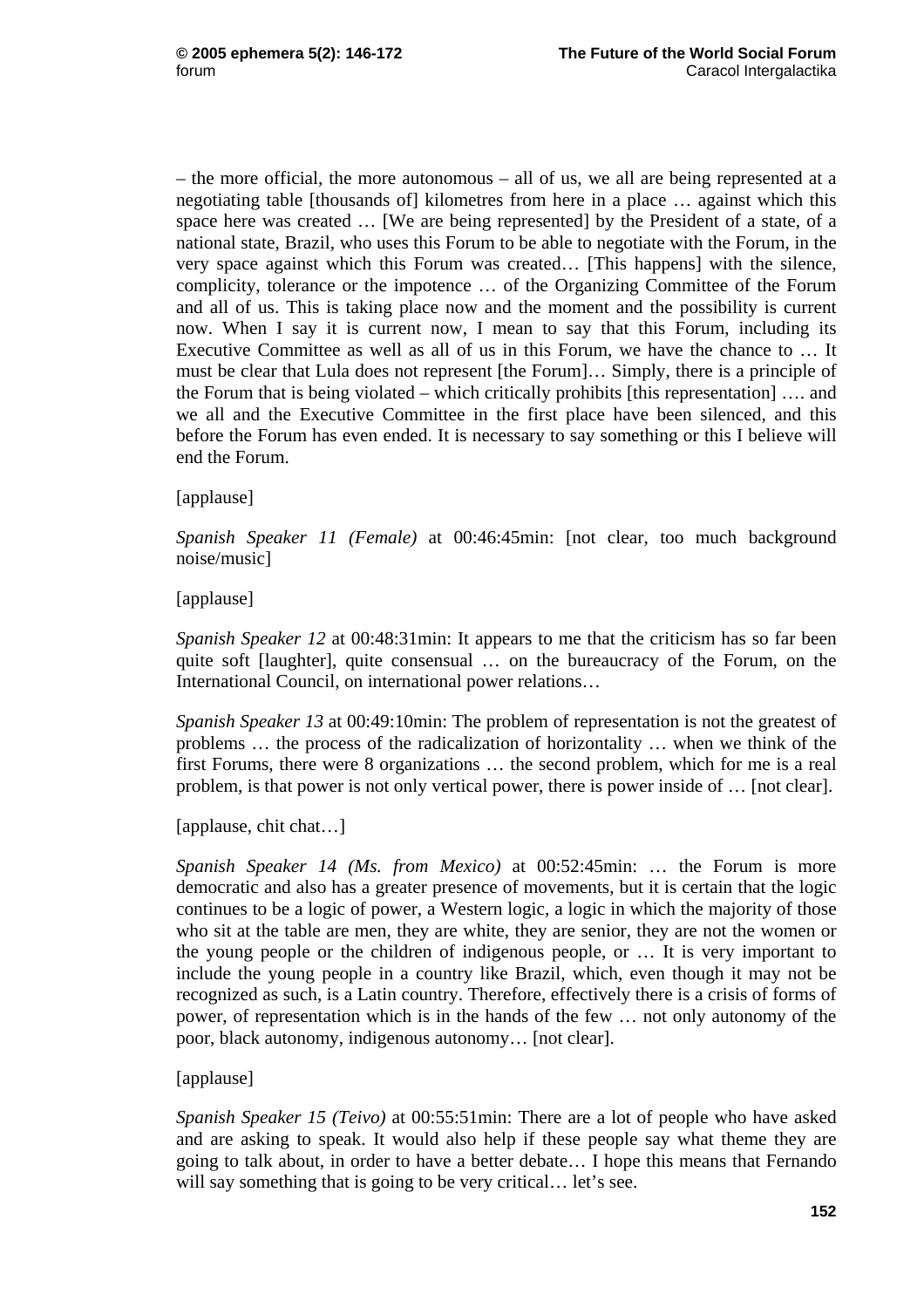*Spanish Speaker 16 (Fernando)* at 00:56:28min: Well, all the problems we have discussed here… we have various moments of criticisms. But we need punctual debates, because many times those doing the work on the ground ... [too much background music].

*Spanish Speaker 17 (Moema)* at 00:58:55min: I'm Moema, I work for IBASE. … I wanted to have a dialogue. The Forum is effectively a process of collective construction which we share, or it is nothing. ... [too much background noise].

*Spanish Speaker 18 (Ricardo from Chile)* at 01:02:10h: I believe that within the criticism, we should go back to a more radical position in criticizing the Forum as a macro space. I believe the Forum tries to embrace different social spaces within its quite big name and it leaves aside those spaces that are really generating radicalism: the small movements, and the professional movements. I believe there is a need to stop thinking that this has to be a macro event, and not just an event, a process in which we are all involved. I believe that the majority of people that could not attend this place are left aside and in their place there are other people that do not tend to think about the Forum as a space for communication, convergence, and jubilation to be able to have more radical projects within the spaces. I believe it is not valid to think so widely, knowing that in fact you are leaving aside the regional Forums, the people who really deal with struggles. Beyond of what can be done with words, there is a need for action and results. The plans of the Forum have always been dedicated to portray the Forum to the world as an event that has to be perfect without any problems, but they lave a lot of capacity as well as a lot of lack … In the regional Forums we have been working in a daily battle for the Forum camps. I believe that going beyond the speech is important. Some people after listening to big thinkers, to big intellectuals who speak about world famine, then go and eat a lunch of thirty dollars in a bourgeois restaurant. I believe that the Forum is much more than that; it is what we do on a daily basis: you are from Argentina, tell me your reality; you are from Colombia, tell me your reality; you are from United States, tell me your reality; I believe this is what really fulfils the people. There is a lack of money, lack of capacity and lack of logistics to be able to bring here the people who attended all the regional Forums and that really [requires] a bigger effort of this beautiful movement. Thank you.

#### [applause]

*English Speaker 4 (Female)* at 01:04:49h: I was really confused when we started talking about power relations when I first got here [not clear]… because I don't think they are the same thing. I think that one of the problems with locally … and talking about the struggle … and talking about the organizing committee, is that 'why' do we come to the World Social Forum? One of the questions I'm asking myself is 'why', why bother? … This movement keeps sounding like something is gonna make some sort of new international organization, some sort of new religion. … But this movement is about so much more; it's about creating new ways of being in the world, new relations … I actually like to hear about why he did that because I think it would take us back a little bit from where we were going. I also would like for us to begin a discussion of the future of the World Social Forum at the content level: what do we want to get out of it?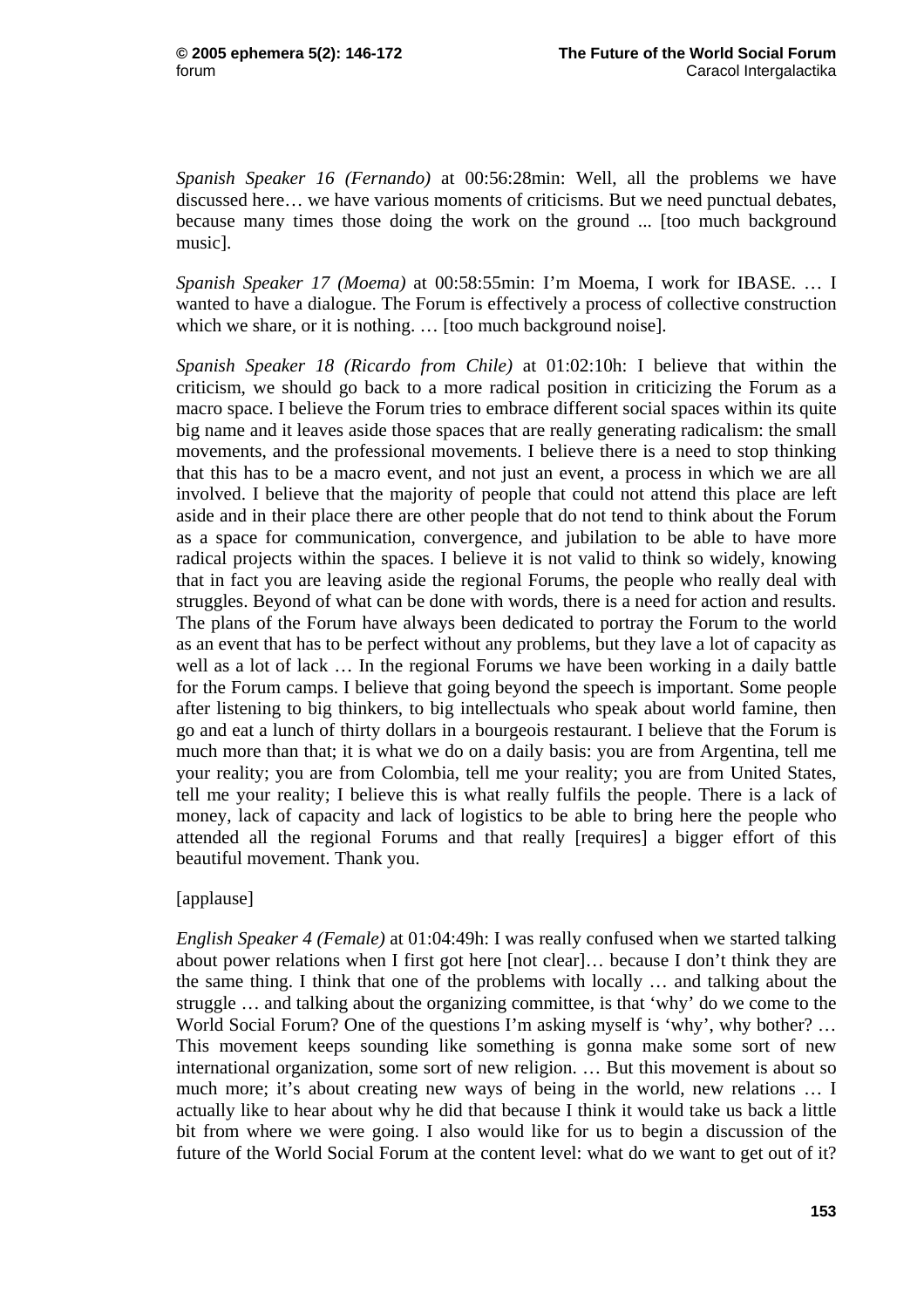Because just talking about the power relations gives them actually the power and something they can control.

#### [applause]

*Spanish Speaker 19 (Teivo)* at 01:06:38h: Excellent, she is absolutely right, right? OK, I thought we were not going to be so philosophical and deep into why we are here in the World Social Forum. … We are here to discuss power relations and we have to do it together; unity to what it means ... Time is running out and the case as well.

*Spanish Speaker 20 (Enrique from Mexico)* at 01:07:09h: Hello I am Enrique from Mexico. I believe that, if there's not a dichotomized discussion, then there isn't. I think we didn't propose it like that. But if there are dichotomous organizational roles, then an International Council is needed: someone has to say where to send the letters, send the money, … or not? We need an International Council, but the Council and the Forum, they would be nothing without all the movements. As movements we do need the Council and the Council needs the movements and in this dialogue we have to progress. Now, I think that the problem of the Forum at present … [not clear] but this was a big progress, wasn't it? Amazing, I think it deserved it. For example, I think that the consultation process regarding the eleven topics is an improvement. The Zapatistas always consult their communities when they are about to take a decision. So, we have to intensify the consultation, and we have to radicalize the topics. Let us open a discussion to all the organizations about the money; because now we can say that we don't accept money from Santander [the bank]. This is something that this Forum [can decide]. Santander did several things in Mexico; so it is strange to accept money from them. But we can neither say not to receive money from them, because then what do we do? Let us open a discussion to all the organizations of how we can finance this Forum autonomously. Let us also open a discussion of how we can organize this Forum. Because it is quite clear that we cannot bring the problems of the movements to be solved here, but there are forms of organization. Since 2003 we fought and we asked for convergence spaces, to build action centres, reference centers, places where people won't just open a workshop, but could also organize assemblies, be organized, build networks and collective spaces coming from a single organization. Then, if you follow such consultation process, then the moment of the ruling by obeying, as the Zapatistas say, can arrive: ruling but taking decisions by obeying the below, and I believe what we must do is to build a certain autonomy in the eleven axes and also build action centers that don't belong to one or two organizations but rather to multiple action centers so that they strengthen network. Going back to the beginning I feel that the role of the Council is to listen very carefully, to rule by obeying, to listen and to open consultation, and that role is up to you to play it … We have to make our dreams and our organization become reality to make this Forum objective and autonomous.

#### [applause]

*Spanish Speaker 21 (Immanuel)* at 01:09:37h: I'm Immanuel, from the United States. I am not a member of the International Committee, but I'm part of the group that has signed this manifesto, which is not called the Group of Nineteen, and we have not 'produced' a consensus, this is what the manifesto says. We have done this not because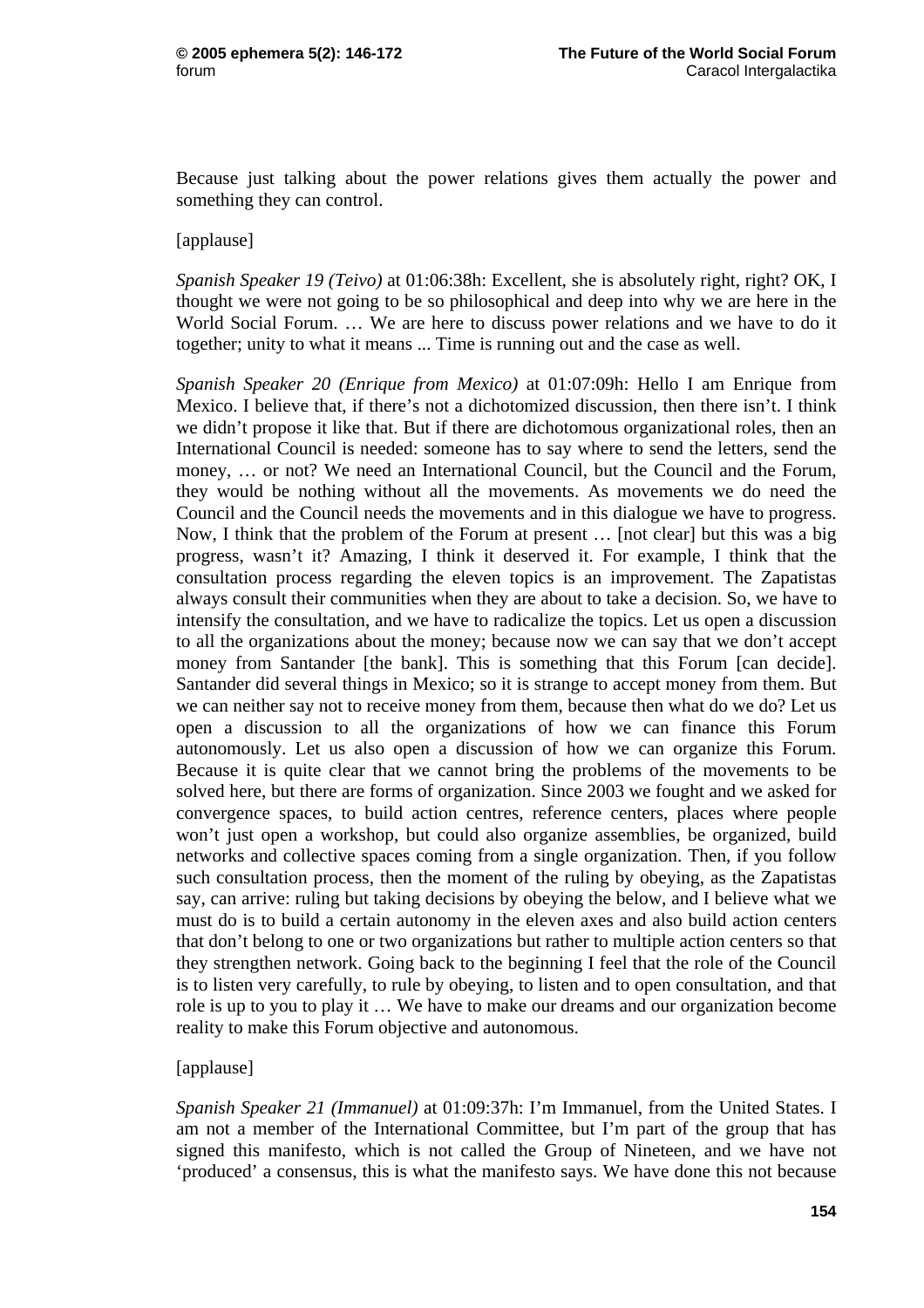we have power, but because we don't have power, to protest against power. This text .... People ask 'who's got the power?', and finally if we conclude that Moema doesn't have it, that no single person has it, this is the miracle of this Forum. This [the Forum] is a structure where power is the least important thing. In this Forum we have taken the power from below, in the Organising Committee, ... the money, why the money? Because we need the money to build the marquees; we don't have money to pay for each trip, but we have the money to .... This is the minimum of money we need for the qualification of our work.The political problem as many people have said is to reconcile the idea of open space, which is fundamental, very important, with reality; the real necessity to make political actions in a variable conjuncture across the world, to make what the Forum was set up to do, which is to change the world. Now in constituting this group [the 'Group of Nineteen'] that made these proposals, these are just proposals, and if you don't appreciate them, there are others. The problem for the Forum, is not the problem of power, is not the problem of money, is the problem of reconciling this Forum, this open space with political possibility.

[applause]

*Spanish Speaker 22 (Teivo)* at 01:13:29h: The idea at this time is not to repeat interventions of the ones that have already spoken but, as Friede mentioned in the beginning, the topic of those who signed this declaration and now she has asked to make a short comment about that, I suggest that we give her the opportunity for a very short reaction.

*English Speaker 5 (Friede)* at 01:14:06h: I thought it was interesting that the G19 was self-chosen ... so it's not another intervention by nineteen people. I thought the number that 85 speakers here at the World Social Forum have been people with at least a BA or more education is interesting. And problem also of the 'remasculinisation' of the Forum. So, we do have the process of the old hegemonic group again. The other thing is that this manifesto [by the G19] is media based, … focused on media attention. I'm sure you wouldn't ... Why can you have success in something like this? … But the people who protest, and people who are opposing this, are the people with power.

*Spanish Speaker 23 (Teivo)* at 01:15:07h: Perfect, … it is necessary to read the manifesto, to continue the debate. Carolina, are you still waiting; you had requested me a while ago?

*Spanish Speaker 24 (Carolina)* at 01:15:27h: Carolina, from Peru. I'd like to mention two things. ... To what race do I belong to? I think this is important because … On my way from Buenos Aires to here, I met six workers from Porto Alegre who work in Chile; they came because they knew about the Forum; among the six, two were in agreement with the Forum and they were optimistic about it and they did have a positive vision for the Forum, … and then we talked about the workers, we talked on behalf of the workers, on behalf of the natives, as a colleague from Mexico previously said; in my country there are small groups calling themselves self-representatives of this and that, and this arises from the problem of representation; I don't have the answer and I would like to confirm this reflection, because the problem of representation arises from the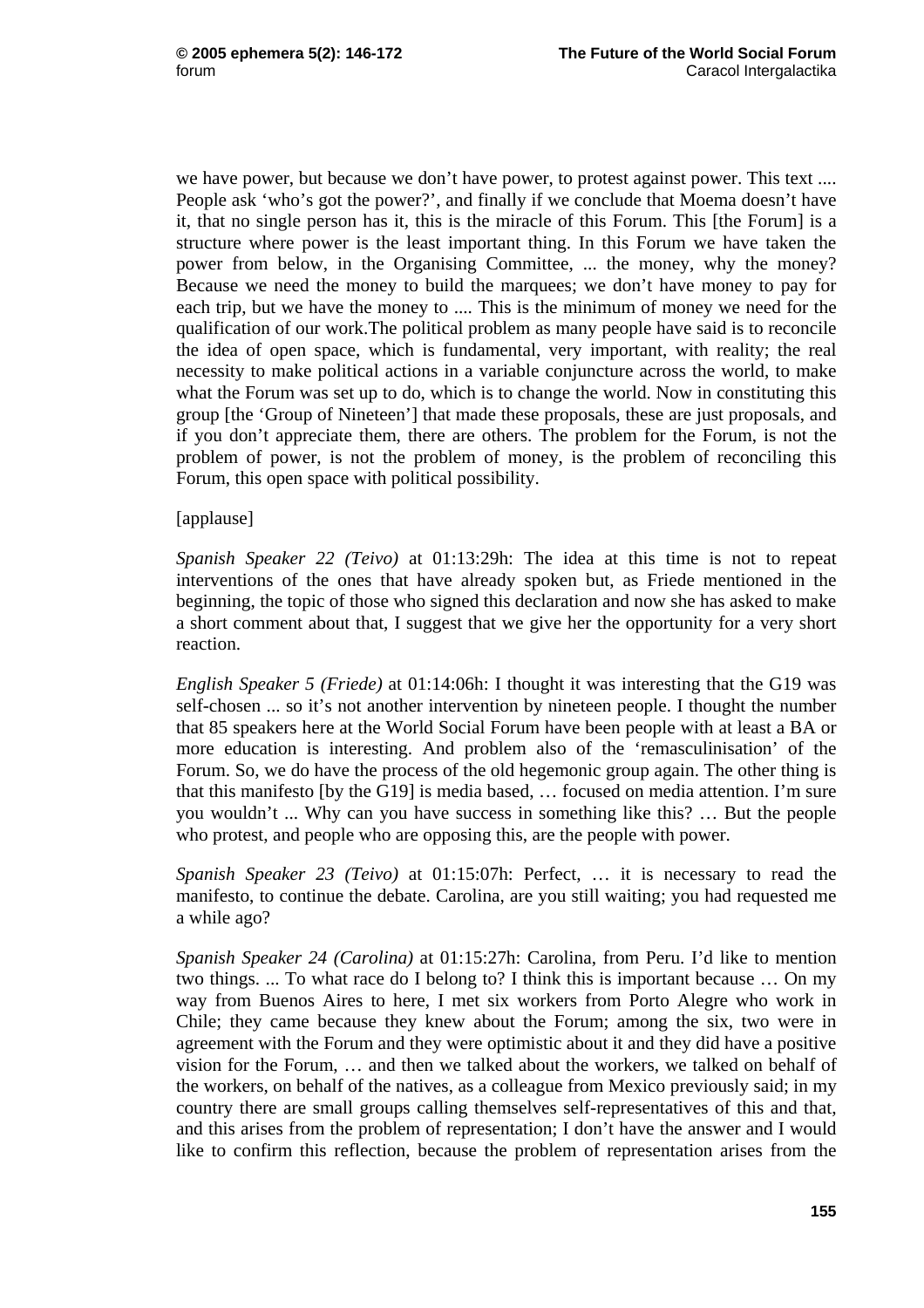monarchy; it is not even born with liberal democracy. So, I want to forward this motion to expand representation.

### [applause]

*Spanish Speaker 25 (Teivo)* at 01:17:19h: Thank you; the colleague has been waiting for better times like many others.

*Spanish Speaker 26 (Ericson)* at 01:17:26h: I am Ericson, I'm from Rio de Janeiro, Brazil. I am going to talk about two points. The first point is that i totally disagree with Virginia and Fatima. The Forum is not only a space that works following the logic of [political] parties, where one tendency seeks the hegemony over another one. This is a trap that is made to capture us, and from which we have to escape. You have to fight for spaces, for representation, so that you can move to do something. No, it's not true, this is very bad. We are [thus] repeating the working of parties; this system of parties is exactly what we are trying to break away from; we want to get away from this. So it's very bad, this logic of institutionalisation, of power. This logic of institutionalisation of the Forum is something we have to be aware of. This is my first point. The second point is about the size of the Forum: I remember in Buenos Aires [at the Argentinean Social Forum], everything was very concentrated, and very powerful – everything took place at UBA, Universidad de Buenos Aires, and it was very powerful. And people were talking about doing stuff, planning actions. And here, if you don't know... The Youth Camp was a very revolutionary thing that totally lost its original meaning. I'm sorry to say this, I appreciate you very much as companheiros, but 35 thousand people… There is a lack of water, they toilets are crap, the girls are being harassed; everyone knows that, this is the pure reality. I'm sorry, I do understand that it is not their fault.

#### [applause]

*English Speaker 6 (Meena Menon)* at 01:20:08h: I'm Meena Menon, I'm from India; thank you for inviting me here. We didn't have young people in India as part of the Social Forum as it's here. This is the opportunity for me to talk to each other; learn from each other, from each other's experiences. What makes me feel very proud … those of you who were there at the World Social Forum in Mumbai. Although I think we had a lot of problems and perhaps we decided to hide them away … we feel all the problems, we feel the weaknesses, we had a lot of weaknesses there too, I'm sure … I hope that in the next Social Forum we'll do in India there will be more participation from the Youth Camp; we are actively helping the Youth Camp in India and Asia to work. … Experience is important, you have experience in organizing. The same thing applies to older people. Older people have experience, good and bad, and some we learn from, some we don't; and I think that experience is what you need to affect; learn, keep the good things and drop the bad things, and in that process pick up the wealth. I think the youth have many things to teach. Many youths want an organization … Some of the issues raised here maybe you know the issues, maybe you don't, but I would definitely like to hear whether you can [solve some] of the issues you are raising. … The problems about what Professor Wallerstein said is true, and it was very amusing, because I think the professor is quite right … in order to put some kind of political content, some kind of political consensus building on the agenda. Yet, I am one of those who think that the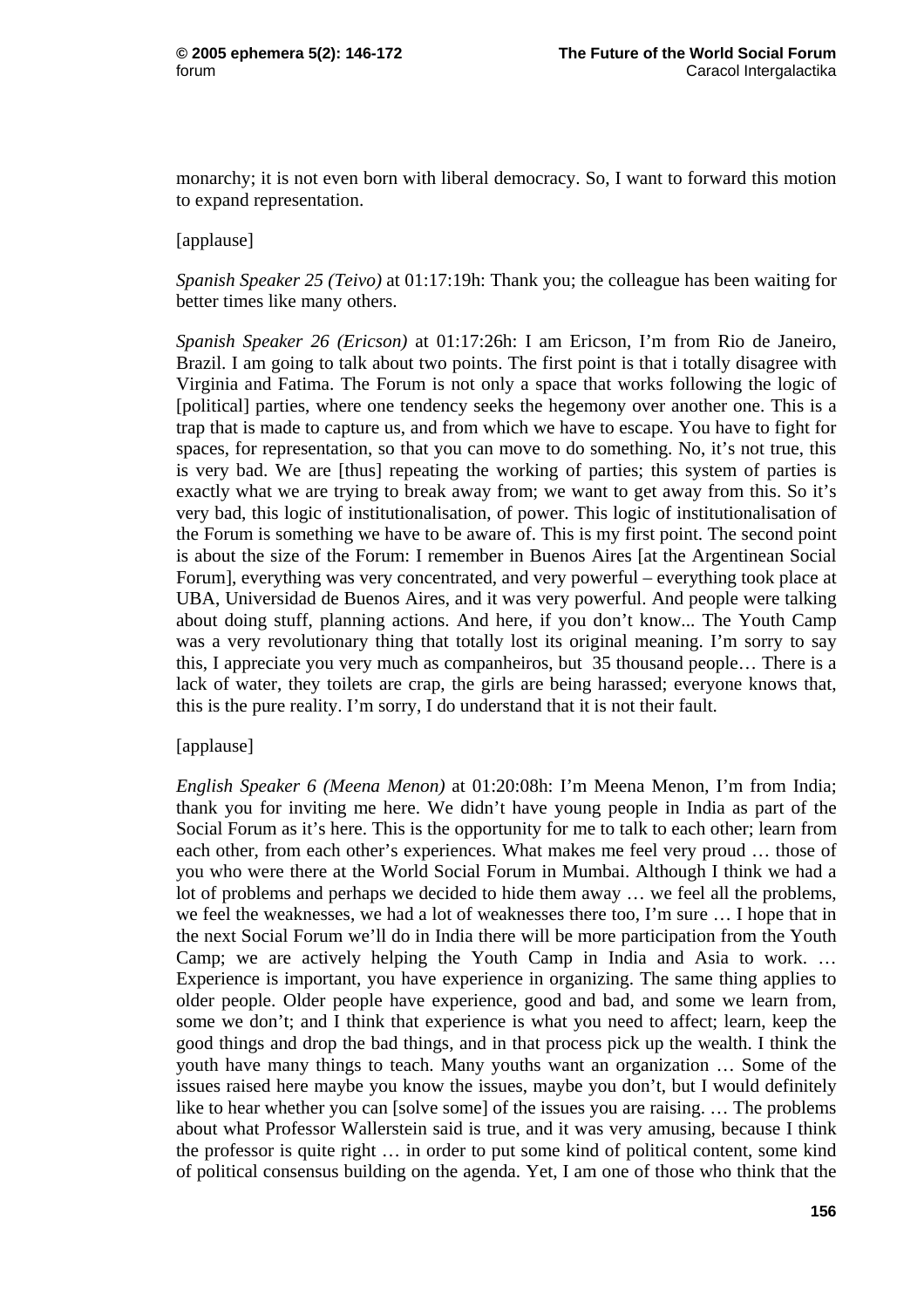time is not right for the WSF … It is not possible to build consensus so easily. I think we need a vision through the movement; we need to start with something the movement wants. How they try to visualize the world. How they strategize water. I think we need to start with that. I think the Youth Camp; the youth also needs to talk about that. What kind of world do you want? What kind of dreams do you have? Because as you get older the dream are denser, when you are younger you can dream much stronger. … When I was younger I would smoke, drink, I had a small dream that I could do all the things that I felt like doing; … I wondered, is it alright; is it all right to smoke more than two dopes a day; is it alright to do it; you see; and is it alright for my son and daughter to do these things; Is it alright to let her go? And I think to myself, … I wonder how you would like your parents to deal with it. I think it's not a question of ...; it's about how you are dealing with it, when you are in the position of power again, because you are in a position of power with respect to your children and it's about responsibility; were do you draw the line? And I think is not about those things. I think is a question of what kind of dreams we have. And I think it's far more complex than young or old. If the Youth Camp consists mainly of educated white youth, mainly male, maybe this is also a problem of articulation. Because there you are again deciding what kind of spaces you occupy on how much space you are giving to someone else. … because the need for organization is best served, when you have to solve problems of water, housing and other issues in a Forum, in a Camp. You need an organization in order to do these things … [not clear] … but I think there is a need for organization to do these things, and this organization can be oppressive on some level. … I'd really like people to respond to this. ...

# [applause]

*Spanish Speaker 27 (VG)* at 01:26:14h: I'm VG, from Brazil; I would like to begin with the same critique that [Moema] made, and turn it back on her; I think you resorted to the same dichotomy of one side against the other. I think we are looking for solutions, the 'youth' and 'the adults' here, we are working together, and don't need to get stuck on this difference. I think it is really important to think how it works; the question is how to do it; because we all know that we have many thinkers, we have many people theorizing, but practice is something else. I believe there is a big difference when we see one of the organizers of the Forum drinking Coca Cola. I also believe that the Forum is a site of struggle, and that all of us make a Forum; we all are the Forum. Then I will also tell you a very important thing that in order to [interruption] maybe there is a difference but [interruption] well, let's not turn it into a debate. Yes, it is a site of struggle, but it must also have a position; we cannot have a 'soft body', as we say in Portuguese. Are we anticapitalist? I think we should start from that.

# [applause]

*English Speaker 7* at 01:27:49h: I'm from Belgium and I work for Belgium's Social Forum. I'm a member of ATTAC… In the Belgian Social Forum we have the same problems with young people and grassroots movements; … if there are some ideas, we can share them. What I think is that we need some change; that is the idea. I have seen one concrete thing, but some people won't like it. The … party from Belgium has been here, and some NGOs and trade unions; some good contacts have been made. So, this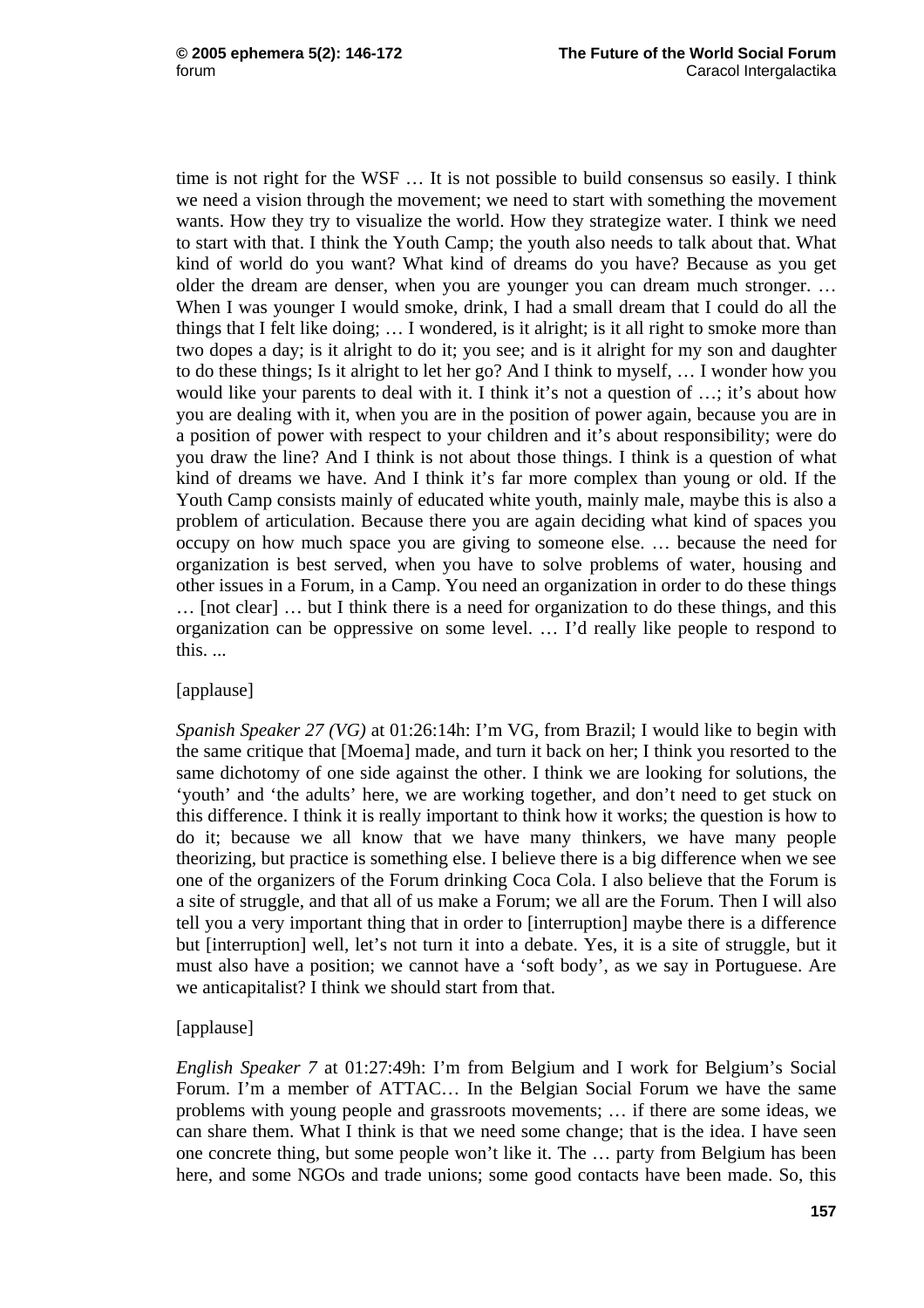has led to some coalitions that this party has established. So, this is a change. So, their programme has changed. They've now got some ideas. So, if you have some bright ideas, NGOs and trade unions take them; because they are more visible than we are here, they can pass on the information. The problem is that information is not radical change. So, if you can keep with these changes; the question is how can we improve the visibility, the contact with the NGOs and trade unions and the contact with the powerful people in the planet. If you want something else, we have to find something else…

## [applause]

*English Speaker 8* at 01:30:13h: My name is Ashani and I come from South Africa and I just wanted to comment on the issue of the Youth Camp in 2003 and this year. … [There haven't been just] young people; there've been old people and children … and some of the nicest comrades I met come from Argentina are not so young … The challenge to organization, the challenge to leadership, comes not just from youth. I think it's not just a young idea to organize differently. I think having been able to share those experiences have been outside of these [forum structures]. … The World Social Forum is coming to Africa pretty soon. And we are a bit worried because the African Social Forum … has been dominated by people from NGOs … I don't have an answer to that, but I think we all have to put our mind on how we get the movement in Africa actually involved in the World Social Forum when it comes to us.

## [applause]

*Spanish Speaker 28* at 01:32:12h: Well, I will start saying that I come from Greece, and I live in France and I am travelling around here. Then, being here with all of you, I had to realize that I am part of a power and also of a minority, that we all form this power because we can be here. Good, for that reason we can start to link up differently what is 'how' and what is 'what'. Then I believe we cannot say there is not a problem and that we will find the consensus of doing what we want to do. No, the 'how' is not for consensus, first, because it is not necessary to have consensus. What we are trying to defend here is something else that leads us to other different things – not to mention 'worlds', which is directly from the Zapatista movement … What we need to see is that we have to ask 'how' with another question. 'How' do we include, or how do we think about a space where the remaining 80 percent of people existing in this world cannot talk. We can't go on saying, 'what are we going to do to include the groups of women, or the group of the indigenous in the Forum'. I'm sorry, we are the 'group', they are everyone. They are a lot. I still haven't heard anybody talking about the people from Guatemala, the natives from Guatemala, I have not heard anybody talking about what is going on in Burma, and yes, I have heard of people who are trying to show a documentary of what is going on in Burma and nobody shows it because they don't have a tape. Everybody has to do what he has to, and has to talk about it, for this reason we are here, because we are trying to converge. Then the most important thing for me is that we must consider how we integrate with the real world.

# [applause]

*Portuguese Speaker 2 (Kiko)* at 1:35:30h: Kiko, from Rio de Janeiro. First of all, power never ceases to exist; I think our problem, our commitment here is how to make it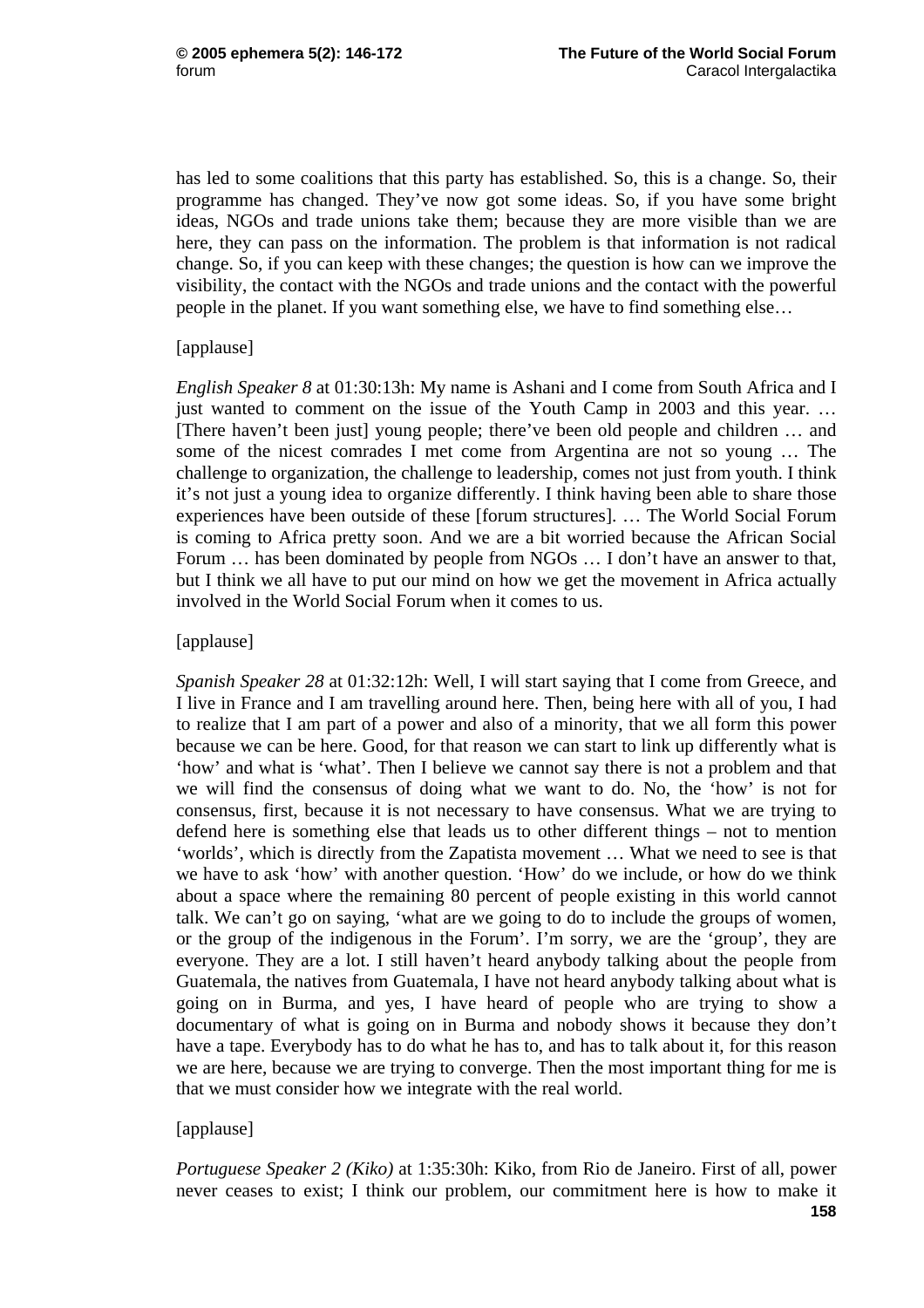transversal. We're not going to put an end to power, or these multiple powers; we need to modulate them so they can be the most radically democratic. I agree, for instance, with the criticism made by Rodrigo on the issue of free software; at the same time, I think it's great that it's finally being used [by the Forum]. This is process of appropriation that happens ..., happens with the punks, the krishnas... I think this is inevitable, this appropriation; what we should consider is how to stop this appropriation from being a form of capture. Another important issue is: of course, we are human; of course, we make mistakes; we look at each other and make criticisms, and that's good. But then we fall into this dichotomic game of saying 'yes, he makes criticisms, but look at what he does'. But criticism is everywhere; we still haven't overcome these problems. We must be serious about acknowledging these problems, we must criticise, we must evolve, but we must smile! We need an open space, a radically democratic one, where this can happen. How to make this happen? It must be done in some way.

#### [applause]

### *Spanish Speaker 29* at 01:37:51h: Partner, the colleague who requested to speak, go ahead!

*Spanish Speaker 30* at 01:38:00h: Well I speak Italian … and I will have to speak a language that is not mine ... so, a little bit of mercy please. ... Well, I heard the Forum has changed. Well, I am a simple participant and I don't belong to any organization; so, I don't know if the Forum has changed. What I can see is that the attitudes of the big figures didn't change, because I saw today and right here, people, partners … their point of view … I am not very young; I've already seen these attitudes several times. But they are not simple attitudes … they are political attitudes like the ones I saw in the unions, in the political parties; the leaders arrived, spoke, and then chatted with their friends and leave. I don't believe that it is a simple attitude, … I lost the plot a bit – when is my turn to speak the ideas don't come out so easily; well then ten more seconds. All of us, we are the Forum, but that all of us are indigenous, no, it's not true, certainly not, each one have his own power relation and of its relationship it does arise its relationship of power and I say I have prepared … because no, is not true, why the relationships of power have to be kept out? We are men and women in here. Then ... in my country there were people, colleagues, members of the council, etc. and then they decided for the quantity of the parties … and they won but anybody requested permission. Then we don't have to include anybody, no, we are not liberals. If the other ones they want to come, then they will come but what do we do to include them? No, it is not necessary to include. The others who … we have to know our own political limits. If the others, those excluded, if they don't come, maybe it is the case that they have other political limits.

*Spanish Speaker 31 (Teivo)* at 01:41:00h: Thank you. We still have half hour of the official time and we have certain flexibility to continue with the discussion later on than this, if we want. But I would suggest that from now on people will try to focus a little bit more on some debate axes, without making a very structured debate, and I believe that this is good; but we have talked about some topics here; it has been talked about representation and democracy within the Forum; it has been talked about inclusion and exclusion, the politics of those who enter the Forum the ones who don't; it has been talked about money: this is a topic that I've always found strange – that the World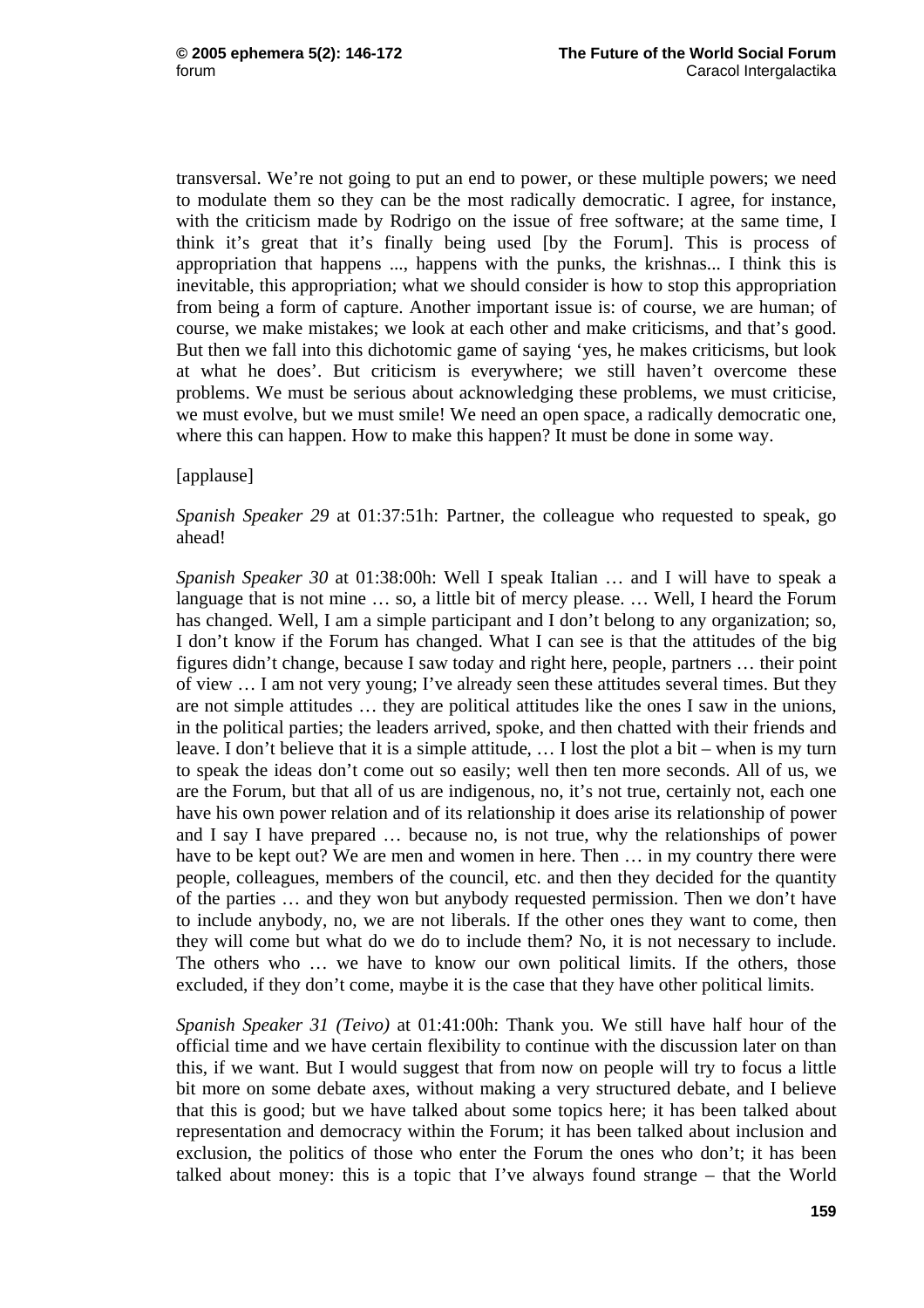Social Forum where there are a lot of people with very good Marxist formation, it is pre-supposed that there is political economy, relationships between money and power, and very little attention has been paid to relationships between money and power in the Forum – so, this is another topic that it has arisen here. There are also other debatable axes, but it would be good and in the interest of everybody if those persons who are going to talk would not drag these for too long but would focus a bit more on the debate itself, or they can start a new topic of discussion, if they have a good reason … then it's welcome, right? But we are not trying to build consensus; it is not a reunion with this purpose, but it would be nice to see what are the disagreements and the agreements, to have an idea about certain topics, possibly advance a little bit the axes of debate. Here there is a colleague that asked to speak a while ago.

*Spanish Speaker 32* at 01:42:36h: Hello, good afternoon, Mariana from Argentina. My concerns about the Forum at present are two: first, one that has been mentioned and repeated is the extension and the amplification of the Forum, with the idea of including many people that are now excluded; and the second, it could be a question for you and Manuel, which is of the topic of the Forum's challenge: how to reconcile, how to produce effective global actions. Therefore I would like to listen to different proposals, something that I think this year we are missing a bit; how to generate effective social actions mainly coming from experiences in the past years…

## [applause]

*Spanish Speaker 33* at 01:43:38h: OK, my name is Camilo, I am from Colombia. I would like to add a little bit of pepper to three points: the first one that indeed, apart from the sounds and the annotations, I don't see any of the members of the International Committee, or either any of the representatives of the social movements whom are the ones that also give the strength, body, there is not this … The second point, to face up to the political differences, I believe it is necessary to understand that capital has had the possibility to adapt according to particularities and in that are mainly the organizing groups because I believe that the attitude should be more pro-active and more positive in order to analyze these type of things; this leads my country to an everlasting condition of irregular war which has generated a discussion about a different connotation of peace or war… Or in India, but there the structural dominance through the castes, we can say, leads to another type of determination, and I do believe that the problem there is not to locate the differences but to determine how they have structured socially and historically in forms of domination. … I believe that if the left is criticized so much, I believe that you cannot criticize it from the air. I don't believe … neither here in the camp, neither in the city, neither in the neighbourhoods, I do believe that we are products of the struggle with many errors, with many faults, expensive, even worse I believe that we are products of that and to ignore them I believe it would be a brilliant stupidity. And in face of that, what I believe is that the word 'process' is to understand it according to the effects that we owe ourselves and not according to people that we assemble with. Then, if we think that the process is temporary and the status of the Forum as well, we will surely reproduce internal questions as the Fourth International and all those things of the Left, but the people and the real subject are outside and it is there, in front of those subjects that we have to look for the reality of the process. And the third, about the power, I believe that it has to carry out in the same line but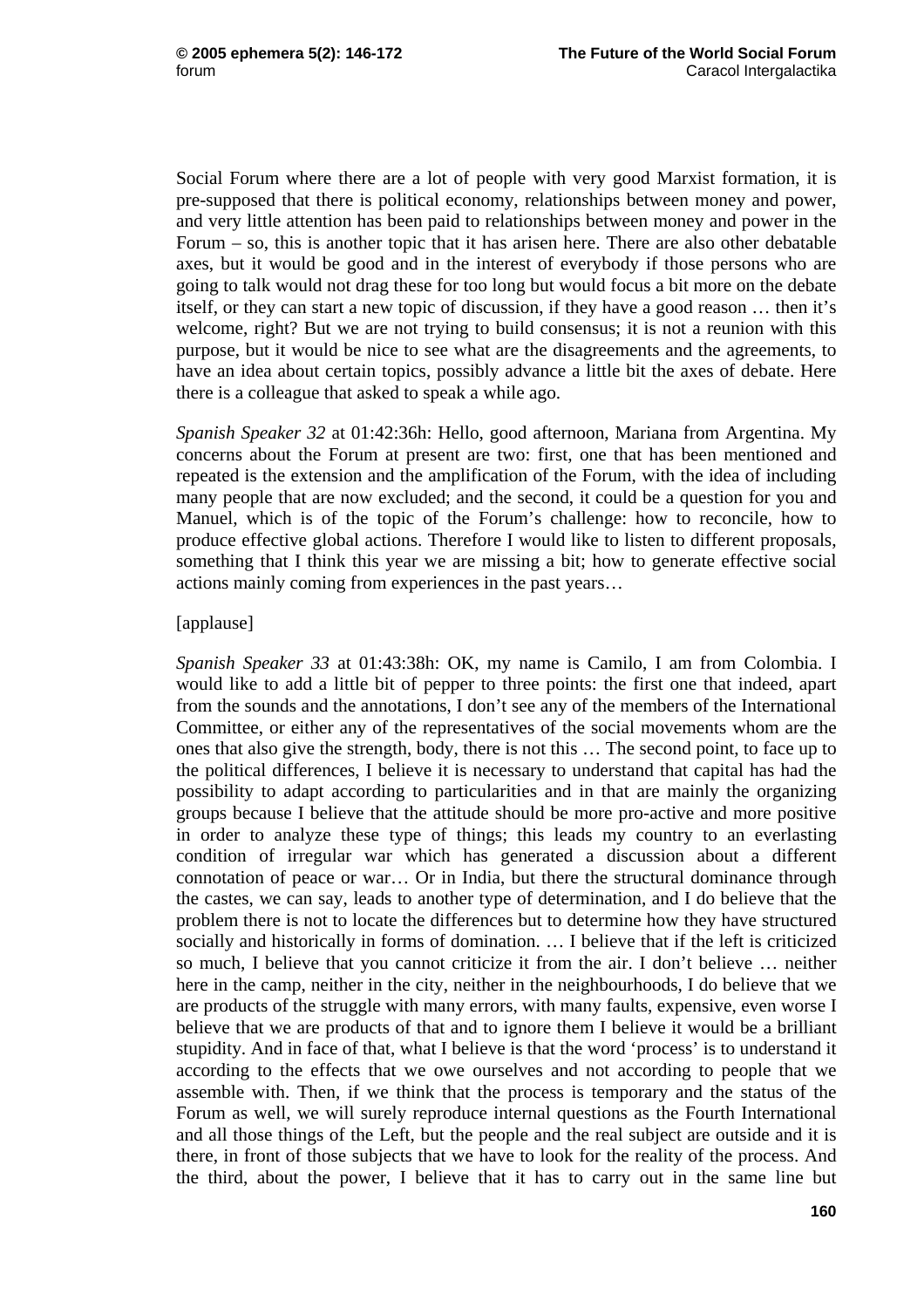definitively within a space, I don't think we can request so much, it is not necessary to request so much, but it is necessary to know how to request what it can give and within this, I believe that there are fundamental problems in the economic issue, I don't think money is bad or not. I believe that this is a capitalist system and it is necessary to get money and without money it doesn't work. But I also believe that it is necessary to democratize and to be able to radicalize to the maximum the possibility of collecting money and the possibility of preparing the necessary resources for those characters that come every year, so that they can give us a video conference for example and that this passage becomes a way of accessing other people; but too many options can be located. But I am convinced, and with this I finish, that the revolution is not made in events, the transformation for some, call it as you want, it is not made in events. The events complete a role and in front of that I am not saying it is necessary to mount straight into the requesting permission to the coordinating committees, but stopping that feeling of resistance that we all share would neither be good.

[applause]

*Spanish Speaker 34 (Teivo)* at 01:47:45h: Mike had asked me the word for something so important that it will justify a very short intervention.

*Spanish Speaker 35* at 01:47:54h: … that he comes five minutes and is the best economist of all of us, but well, OK. Hey, no, first I will say one thing, I find that we are discussing the Forum, the Forum, the Forum, but we are not discussing the movement. I say the Forum, it is the result of the struggle of the principle we can observe it in the movement against hunger, and the mobilizations in Europe, of Seattle, of Geneva, and all that. … But now there will be more time to continue the discussion because we won't make another chat that we wanted to have and did it seem to us that it had a lot to do with this issue and that I find that it is previous to this one which is where the global movement is today? Where and how does the Forum serve the global movement? Do I find that if we would have these …. where are the Europeans? Where are they, … what is happening? On the other hand, there are Asians participating in the Forum each year. Do I find out about these things before coming to the Forum…

# [applause]

*Spanish Speaker 36 (Teivo)* at 01:49:06h: … later we're going to have Maite and some other colleagues who were organizing a debate some years after Seattle and the idea was to continue this event with another event but the other event has taken place in parallel to this event. And there exactly to say what we are talking about that issue, of the importance of connecting, to talk about the Forum or to talk about the movements; to me for example to talk about Seattle was that in Seattle you politicize the economic issue, the international issue, in a reaction against the capital power and that political dimension to me at least is the spirit where the Forum is born. As a result there are concerns of different types of depoliticization within the Forum: where is a space or movement, if it can be a relationship of representation and democracy within the Forum; [this is] something that we should debate, or if it is an apolitical space. And those are the concerns that arise from this, the idea that the movement has been a political movement and for that reason we are now having this debate, Steffen.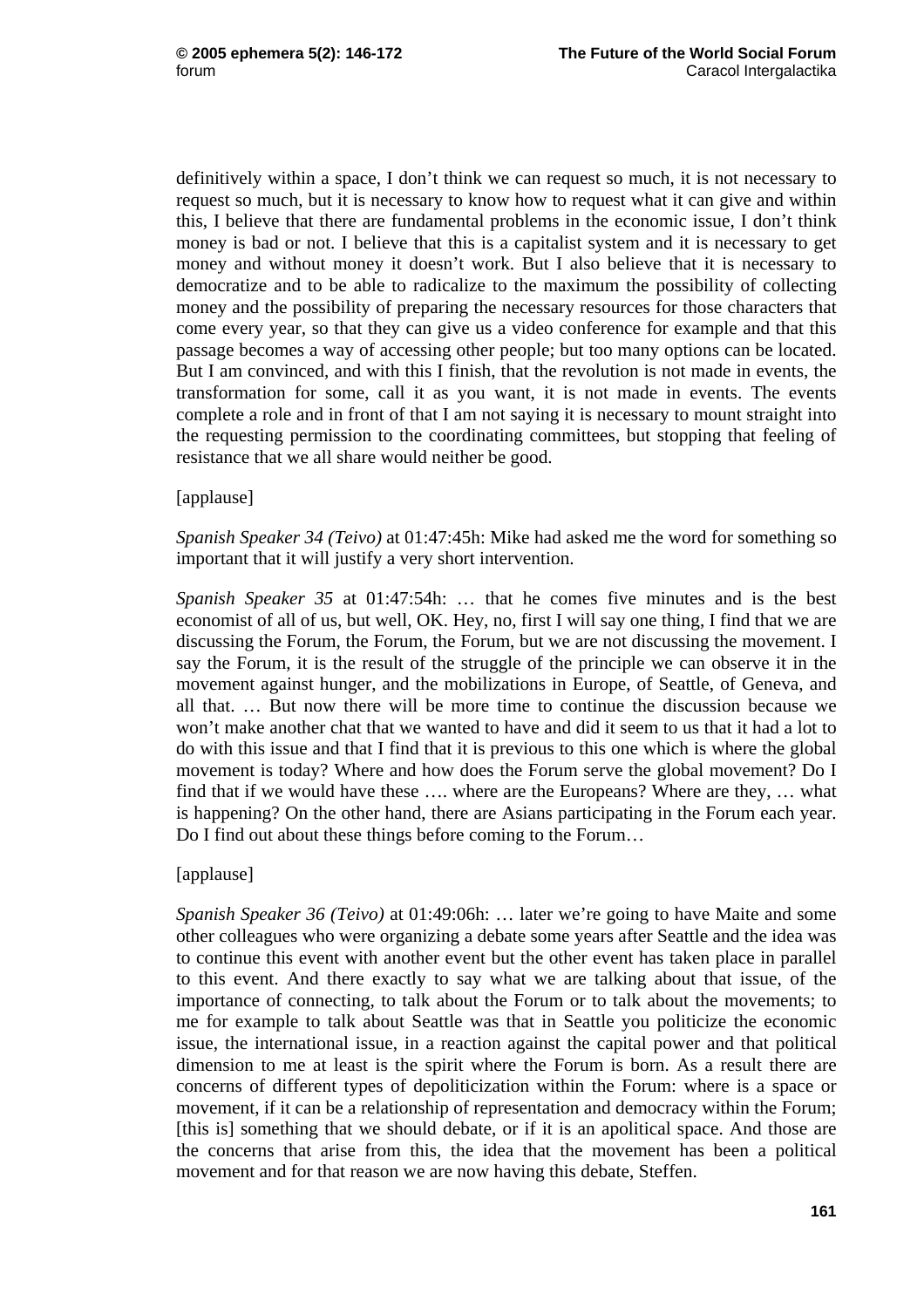*English Speaker 8* at 01:50:30h: Hi, I'm Steffen from London, the UK. I've got a very practical question; we are lucky to have some members of the International Council in the crowd: how does one become a member of the Council? How are decisions made in the Council? It's a question of power and organization. Some would argue; well, it's not really a relevant question: … we are all the Social Forum, we can all take decisions, we have all responsibilities to include as many people as possible. But I think there is also a certain naïve position, which says, it doesn't really matter to the International Committee how decisions are made. My response to that would be, yes it is very important, and your point early on to say, it is not about power; I totally disagree with that because even in the smallest decision made in relation to where the Social Forum will take place, how money is raised, where the money is spend, is in the end a political question, is a question of power. So, we have all the responsibility to question who is on this committee: how does one become member of it? What do these people do? As far as I can see, as many people have raised it, you know, gray-haired man on the committees making decisions for us. So, somebody like Holloway has been going around saying we can change the world without taking power; well, sorry, but I really disagree, I think we have to take power and we have to start taking power and we have to start taking it in our own organization which is the Social Forum, and this to my feeling also includes the question of representation, and we briefly touched on this question early on … as the Forum becomes bigger and bigger we can't… we have to confront the question of representation which does not mean that we have to go back to some weird liberal democracy, we all agree obviously that this is, you know, their model; but representation is something much broader … but this becomes more theoretical and I had a very practical question: who is on the committee [International Council]? And how does one become a member?

#### [applause]

*Spanish Speaker 37 (Teivo)* at 01:53:34h: As there was a direct question, I suggest that somebody will respond to that, Fátima? No? How does someone end up being a member of the International Council? Or do I respond? Does somebody want to respond to that? Somebody wants to respond to that, I can respond, no, I want to. It's like somebody said that to be on the International Council [laughs] … to be on the International Council of the Forum is like being in the Central Committee without knowing who Stalin is! [laughs]

*Spanish Speaker 38* at 01:54:32h: Well, the first idea that I can talk about is that this process was a quite an arbitrary process, it didn't have any rules. The movements and the networks that exist are those born somehow in the beginning … of the Forum, and this … space where the functions have arisen changes throughout time … The International Council has a methodology basically … it doesn't necessarily mean that it lacks authority … As he said, … it is not the case of somebody taking control and decide, because the decisions are taken by consensus; sometimes there are terribly boring discussions in which we eventually achieve to decide on something ahead … But … there is … a lot more from the bottom to the top. I believe that two things need to be strengthened: first to discuss representation; what does representation mean? … … But am I sure that Fatima can add something else.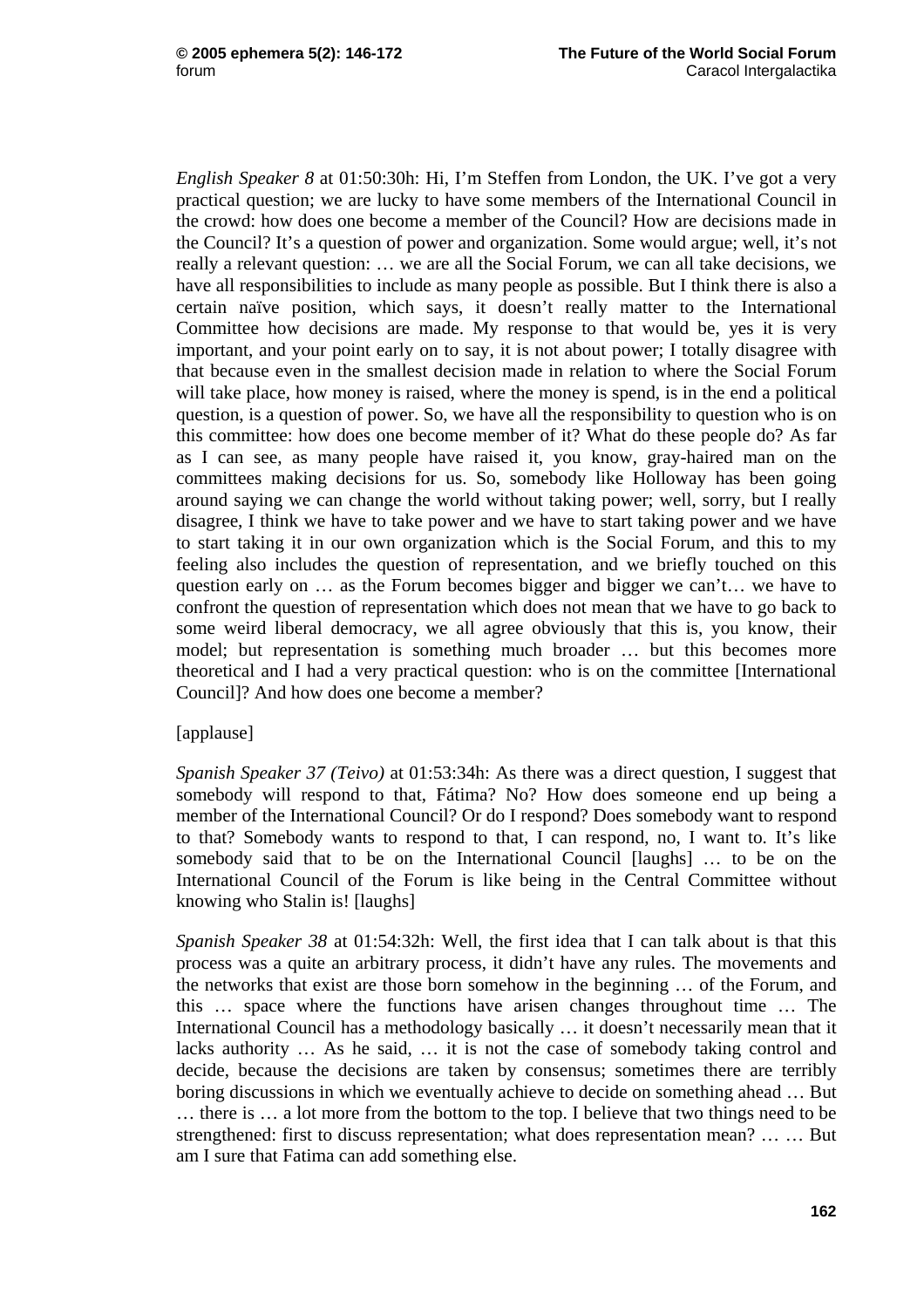*Spanish Speaker 39* at 01:56:23h: Fatima, responding to that concrete question.

*Spanish Speaker 40* at 01:56:27h: … Formally the members of the Council … to be a member of the Council, there is a commission that evaluates [the selection] … who agrees with it … The problem is that a formal representation [is not possible] … [We shouldn't be] ... the representatives of the party, the new party. ... [not clear]

*Spanish Speaker 41* at 01:57:28h: Maybe the point is still incomplete, as it keeps expanding, right? There is something interesting about the concept of open space, it was emphasized a lot … [not clear] … but this was all I was going to mention … that we talk about if rules are necessary or not, … is it important to have rules? It is a concept of open space, and open space for many means not to have any rules. And then the International Council chose the modality … concrete applications, … claims to become new members; and because it was a supposedly open space, no rules are needed. If there are no rules at all, it won't be possible to decide about applications, and when it is not possible to decide then it is a closed space. So, this is a paradox of open spaces that we can think about and this was very important in the expansion of the International Council, because during two years it decided that it could not take decisions because this dilemma was too complicated. …

*Spanish Speaker 42* at 01:58:53h: … only to say that the European example shows how opening the process actually helps; it does help … that others control; the Greeks are very divided, which is … and in the end I think the answer is Greek … and the balance of all this to me is that the open process is better than any selected council that is considered to be quite good.

*Spanish Speaker 43* at 01:59:29h: Good afternoon, I am from Rio de Janeiro, Brazil; my name is Jordano. I work with the homeless movement, the movement against the police violence in Rio de Janeiro, and the institutional movement. Well, the first point … that grabbed attention was the point that the colleague from Argentina mentioned before, the fact that Lula is looking at our names in Davos, and I think this is unacceptable and something should be done in respect of this. [applause] We can't just sit here looking at each other without doing anything. But I would like to discuss this again with the colleague because I arrive at the same position, but starting from a totally different history of the Forum. I was at the first World Social Forum here and we participated together with twenty other … about an action against the World Social Forum where we denounced and shared with all colleagues who came from other parts of the world and didn't know Lula and the bureaucracy and technocracy of the PT … that this was a trick for electoral purposes on a national level, and on an international level it was a manoeuvre of the reformation of capitalism. We wrote the manifesto 'Another World is Possible Destroying Capitalism'. Later in the second Forum we wrote the manifesto 'Another Exclusive Forum'. In all the Forums we've tried to change this. I do believe that it worked, right? Today, this fifth Forum, is a tourist event, right? It was maintained for political questions not because their objectives were already concluded. I think it was an example of the movement … and all this was called at the second Forum 'About the Parallel'. I think this year there are some kind of spaces for things like this one here, for example; but, on the other hand, there is much less energy, and the Forum in general has less energy. Because ... the Forum ... I don't agree with it being started, and we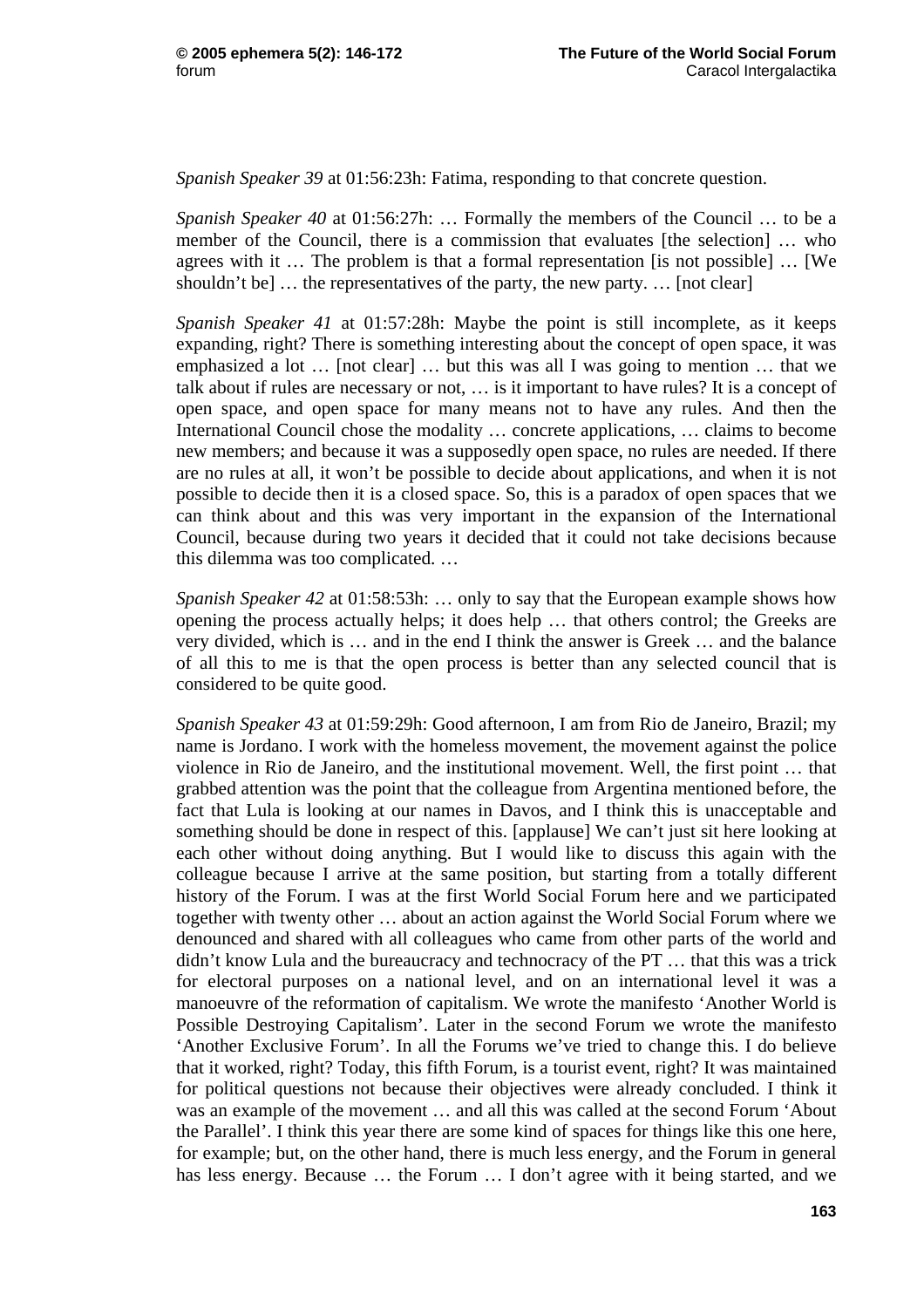were deceived, … the idea of those that began the Forum already had this in mind; because it was begun with bureaucrats of the PT that are capable, if you don't know them well, … people that are in the popular struggle are behind the police, right? We do know them well … The Ford Foundation; well, there are other things that I wanted to say, but my time has already run out.

[applause]

*Spanish Speaker 44 (Teivo)* at 02:02:25h: The colleague referred to the Forum having less energy than in previous Forums. A concrete question is how much energy we have to continue? [audience talk] Do we still have energy; do you find the debate important or very slack? [audience talk] Is it good? Do you agree? Perfect! Here another colleague.

*Spanish Speaker 45* at 02:02:53h: Hello, I am Gabriela from Peru … In fact, I think the participation of all the people in the Forum is quite ephemeral … I think that the absence of convocation … I came here to find people that thought the same as me, to strengthen what I believed in, and to form certain networks to continue, but I have not achieved it. So, this has discouraged me. I believe that the people should look for a way to articulate … young ones as well as adults … I think that the committee has to facilitate; ... so that there is an encounter; not so many commissions, but a way of dialogue … that they have networks that can help to … I do think that it is not [only a question of] listening; … but we have to discuss, to be more articulate, because if we don't the situation weakens … [The Forum] doesn't have enough energy … I feel that it is very important and that I have learned so many things, but what for? What for? I don't know. I do think that it is very important to foment a dialogue, a situation…

[applause]

*Spanish Speaker 46 (Teivo)* at 02:04:43h: For it to be more … the situation as Gabi requested, will we hear the colleague … from Japan, right?

*Portuguese Speaker 3 at 02:04:53h: ... I'll speak in Portuguese, but I'm from Japan.* Two problems. First, Brazil for example is very far away from Japan; so people in grassroots movements from Japan can't come. Who can come then? Second, there's a huge problem of translation. ... [not clear]

[applause]

*Spanish Speaker 47* at 02:07:41h: The colleague asked for some time now, compañera

*Portuguese Speaker 4 (Fabiana)* at 02:07:51h: I'm Fabiana, from Porto Alegre, from the Youth Camp Organising Committee. I'd like to draw people's attention to the design of the Forum this year: the differences between this Forum and the last one, this Youth Camp and the last one. I think this has contributed a lot to the mediatisation of the Forum, and we should ask how much we profit, and how much we lose because of that. What does it mean for the Forum to have the Youth Camp here? What is our political gain? I used to joke with my companheiros that this new design would be great for 'Zero Hora' [largest Porto Alegre newspaper]; and today, that was the picture in their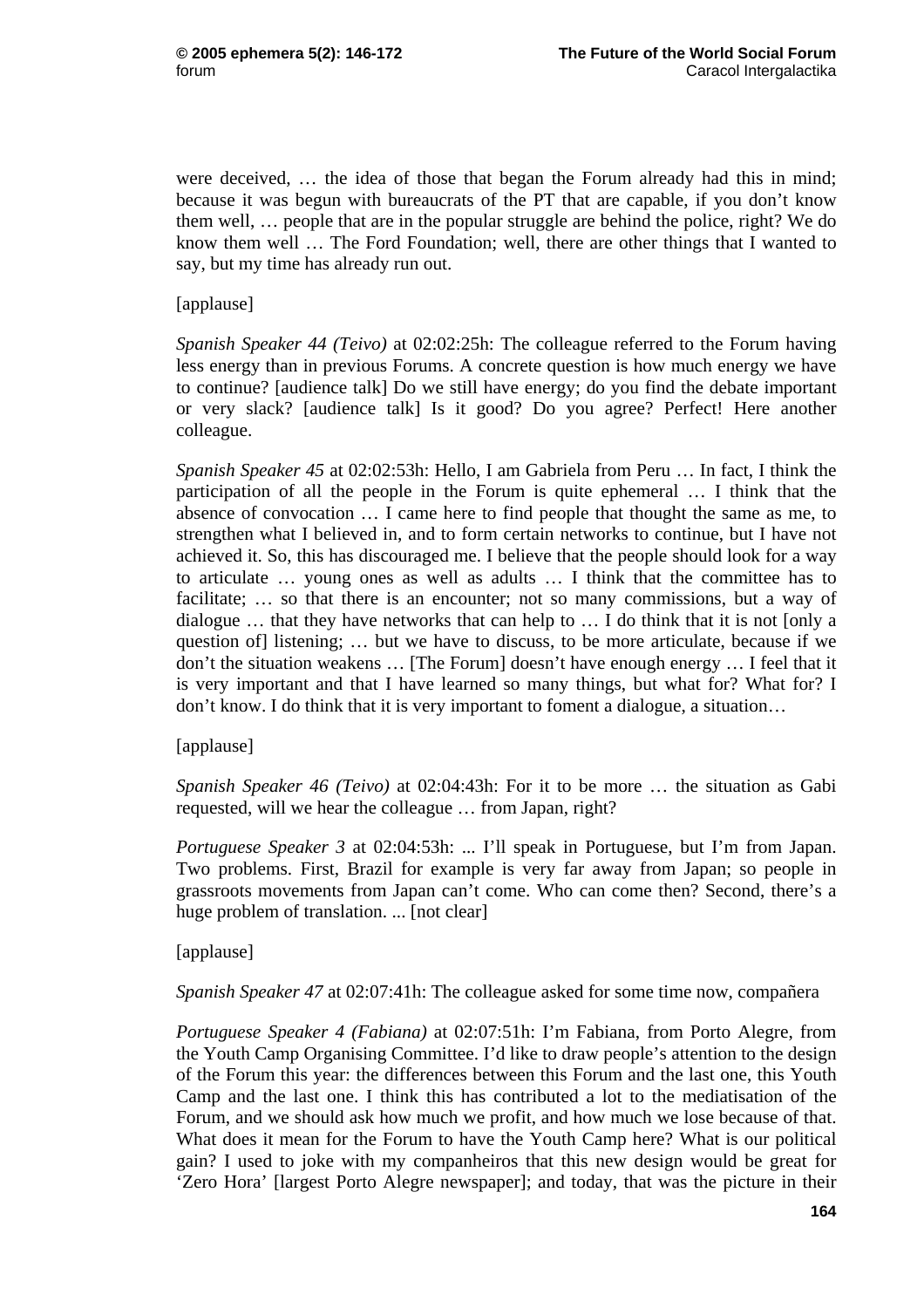front cover. We should question ourselves: is this what we are? I think we're a lot more than a bird's eye view. For the money that is spent, the energy that's wasted, and the little... [interruption] Something else that has scared me a lot – and now the Youth Camp OC is in the Brazilian Organising Committee, in the International Council – is the importance given to 'diversity' after the Forum in India. This goes hand in hand with the mediatisation. 'The more diversity' [the better]. But what diversity is this? What do we gain from this? What I want to say is that we must start thinking again about a concise Forum, a space for debate, as the companheiro said, I think it's too...

## [applause]

*Spanish Speaker 48* at 02:09:56h: I'm Mateo from the northwest of the United States, and, OK, we are thinking about the future, right? Thinking of the urgency, what is our main urgency? For our movement to grow, and to protect our neighbourhoods. The urgency is not to make a false consensus here for the world, as an answer to the ones in control. I believe that the urgency is to give voice to those that don't have one, to strengthen what we are building. And, well, it is necessary to take the time with the world forums and to leave space for local issues, for regional issues, for thematic forums, so that the process grows more democratic; and, well, how can the Forum be then? How can the Forum strengthen our movement in this approach? How can it strengthen our dream? How can it facilitate our convergence points that we can find in other places and then, eventually at world level? And, then, at the same time, we have to think about the spaces we are building … What are those spaces and the democratic consensus? … At the same time, we are thinking about the power within the Forum…

# [applause]

*Portuguese Speaker 6* at 02:11:56h: Thank you. I'm going to raise the ethnic diversity here, I'm Polish. I'll adress the issues of power and representativity, as they are directly linked. As professor ... said yesterday, .... So I think the Forum itself produces power, the problem is how to distribute it. ...

# [applause]

*Spanish Speaker 49 (Teivo)* at 02:14:03h: Now it will be just about seven o'clock, but as I said we will continue a little bit longer with the debate especially because we will have an intervention now that I find interesting, very interesting. But before that I want to thank those who maybe have to leave because it is seven o'clock and have other commitments, like Emmanuel and Beatríz already have [applause]. But as a substitution another gentleman has come who will help us to respond a little to the question of how the organs that govern the World Social Forum were chosen, and the International Council that governs … He has been very involved in that and so I do believe that he can give us some hints; we will tell him that here we have talked, we have criticized a little a certain lack of democracy, and all that … and one question was, how the International Council or the Brazilian Organizing Committee were selected. And then Chico Whitaker who has been very involved in the process from the beginning and I suggest that we give him at least three minutes to say something on that issue because I believe that he can complete the answer.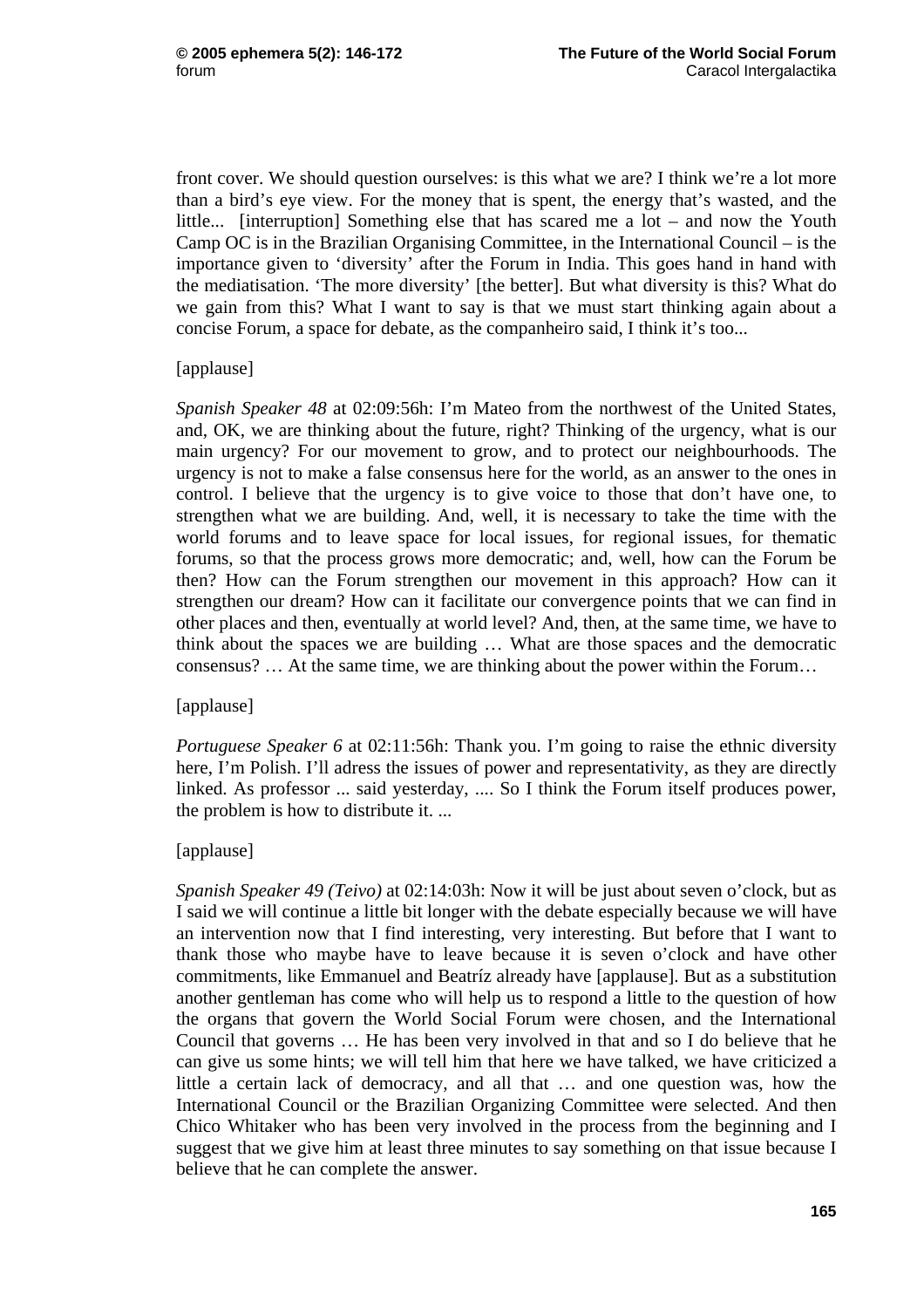*Chico* at 02:15:31h: I'll use my first half minute to apologise. ... I'd like first of all to apologise for not having been here before, I intended to arrive at four, but I was attending the preparations for the closing ceremony tomorrow. Do you know about it? You don't know? I'll tell you. The closing event will be tomorrow morning at 8.30, in the stage behind the Gasometro. When the idea of the Forum occurred – 'let's make it' – it was a proposal to which we had to reply 'either we do it, or we don't'. So the people who accepted this challenge invited a few other people – not just the people, but the organisations they belonged to; but mainly the people who could work to make this happen. So we started working, and it was mostly a matter of getting it off the ground, because we had very little time: the idea first appeared in January, February, in March the first meeting took place, in July we opened discussions with the Rio Grande do Sul State government, the local government, to know whether they accepted working on it, they wouldn't intervene. This was in July. So this proposal was then taken to a world assembly of social movements, of these movements who'd been very active in mobilisations of the late 1990s, and once it was accepted we had from August to January to organise everything. Thus, the group that had accepted this task started working on it together, and other organisations eventually joined by helping with all the tasks that were necessary. The International Council: the International Council was born out of a decision taken after the first Forum here, when we said, 'this can't be restricted to Brazil, we need to make it global, we need to have forums in other places', and we need to connect at a world scale much more than we had until then. For that, we said 'it'd be good if we had the systematic support of international organisations'. This Organising Committe, and other organisations that were close to it, drafted a list of all the organisations that had attended the first Forum which could join something like a council, we still didn't quite know what; so this Council resulted from a sort of election of people and organisations. In all the first list we drafted, there were around seventy organisations, and they all met in June 2001. This Council started functioning from then. After that there was a whole discussion on how to bring in new members, with what criteria, and this was a discussion that took the Council itself almost two years to arrive at some conclusions. This was concluded in 2004, when another group of organisations joined the Council. We are now still debating the criteria. Zero minutes. I apologise, but i have another commitment now, and I'll have to leave you. Thank you very much.

#### *Spanish Speaker 50* at 02:20:35h: Come on, compañera.

*Spanish Speaker 51* at 02:20:37h: The comrades that brought me here are waiting for me; I have to go back to Patagonia and I cannot leave without telling the organizers what has happened here in the Forum in the last few days because there was an exact reproduction of what is subjugation, oppression and discrimination. I came to this Forum with the intention of being able to participate in different discussions fundamentally related to the issues of the indigenous people; to present the problem of … corporations in Patagonia, Argentina. Besides the surprise of the Forum being financed by corporations against which we usually fight, I was also censored in the space of the indigenous. I asked the coordinators of the space for indigenous, who had designated it. Then I realized that not all organizations are invited; it is impossible for those organizations that are in the real fight, for those who are not ideologists of the revolution but their practitioners, to be in these spaces. … We've tried to summon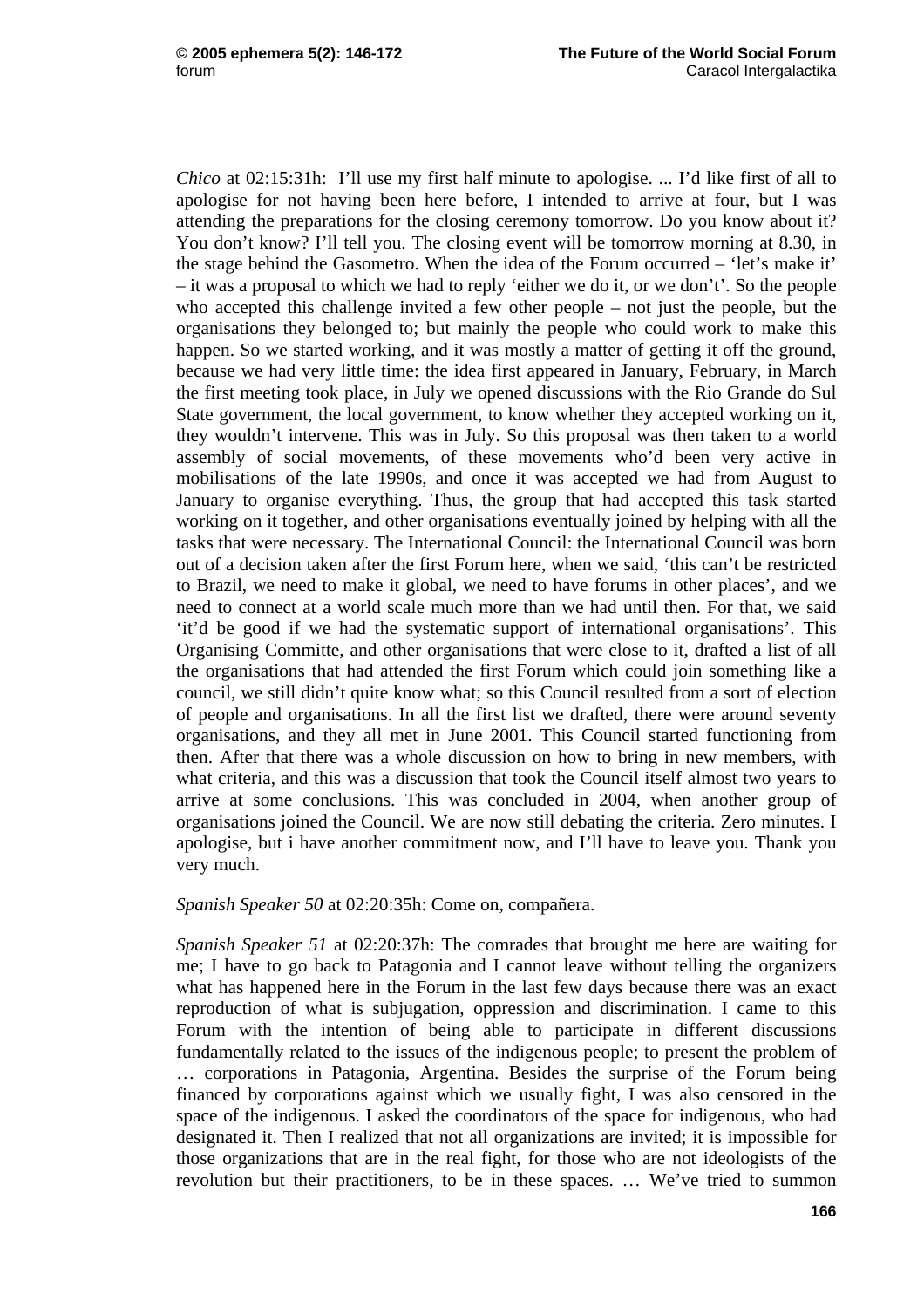everybody to be able to organize, but we could not, and do you know why? Because we have to prevent the Santander group, which keeps all the territories, so that they stop messing around with us and they make some cleaning for us; we cannot participate in the meetings because many times we don't have enough money to come to Brazil. We don't even have enough resources to travel around our own communities, and to arm the fight like we want to. So, I arrived here thinking it was going to be a pluralistic space in which we could speak, but then we realized that the indigenous space was invaded by Chavistas (pro-Chavez) … and many 'istas' were going around; but we, the ones who put our body, we do not have a right to vote, we don't have a voice. We cannot speak because we weren't included in the programme. Maybe we could have five minutes … but we have different perspectives of time. Which new world are we talking about, if we cannot have a respectful, retrospective look of the other world; if it was possible, if it lived, if it was useful to us, and that they destroyed without consulting us. Now we want to be part of these consultations, of this new and possible world, but following our own parameters; it is a shame, compañeros; it is shameful how Mapuche, as an earth warrior, to have to be in front of compañeros who are supposed to want to build the new world together and they didn't give us the opportunity to speak because we could not be in Brasilia. I hope that these things will be modified. I'm leaving extremely disappointed. I do not know if I will be able to return because at this time, while I am here denouncing this situation, in my community thousands of kilometres away from the federal capital, my family, my four children, are surrounded by the police because we live in a terrorist state – by the rule of democracy … Mr Kirchner's democracy. He is a very close friend of the president and we live in a terrorist state … The Santander Group murders our rivers and evicts us, and I am here trying to present the issue and in fact it has been impossible. Finally, I would like to tell you something: I conclude now; only two more points … colleagues … two perspectives: no to capitalism, and the perspective of socialism, where the indigenous perspective has been included; the issue underlies in the indigenous towns perspective, compañeros, and in those experiencing the conflicts because of the forestation companies, mining companies and oil companies, that perspective … we have the answer. They say that we want a pie that is equally distributed. Capitalism says we want the pie, and that the pie should be distributed according to the capacity. The indigenous people, we want to come here to say to all of you that we don't want the pie, we want to knead the pie with our hands, with Indo-America's ingredients; and we were not present to be able to share this. That is what I wanted to say, thank you.

#### [applause]

*Spanish Speaker 52 (Teivo)* at 2:24:58: I do not know if the Organizing Committee wants to comment something about the spaces' issue … Let's listen … OK, then … a comment, an answer …

*Spanish Speaker 53* at 2:25:40: Can I? I only want to try to explain from another perspective, which is not better, neither worse, it is simply my point of view … We'll convert in Quito … as Quito was the first town of the God summit. … It's absolutely special to try to do something about the question of the [indigenous] towns … with greater strength coming from themselves. In the World Social Forums that we previously had here in Porto Alegre, the indigenous towns seemed to be very dispersed,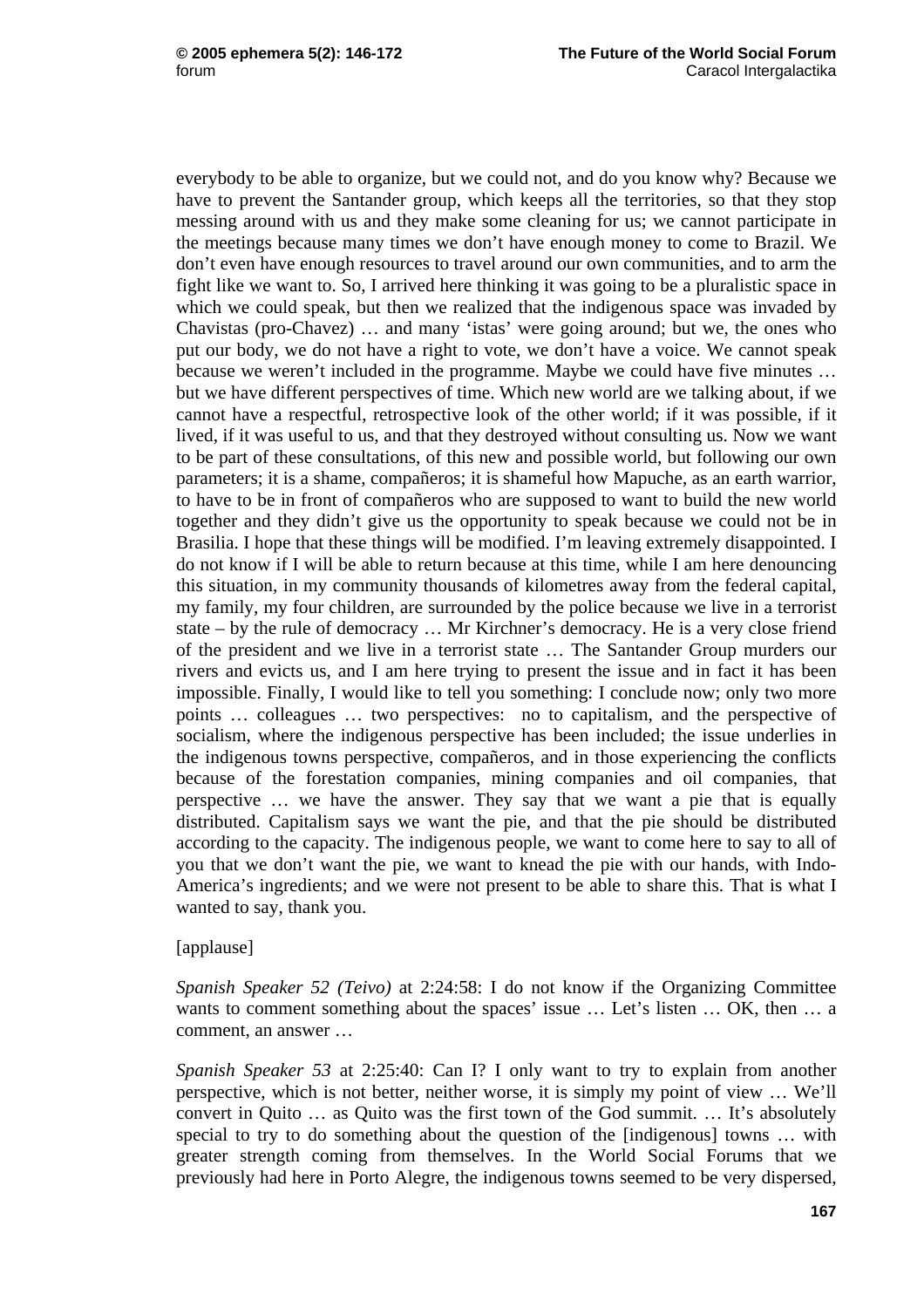they were not organized, some of the NGOs were not even there; I worked for an NGO, … the indigenous towns … what we did when we were in Quito was talking to the people that organized the summit of the indigenous towns of Quito and we told them: what do you think? How can we help, radicalize and deepen the nation's indigenous towns participation to the interior of this Forum's process, not only to be there … Then we began a discussion with the people of Coica[?], of Collar[?], which are the political representations of the town … But it's not enough, we have to deepen the participation, but I would argue that we have made the effort … It's very important for … a selfmanaged presence, starting from those who represented us as organizations of indigenous towns of the America. Of course, nobody has got a unitary representation, there are many forms … we have to radicalize and deepen, but at least, for the first time, we had a space within the World Social Forum that has been chosen by the coordinators of this space … they built a programme for the discussion with us … and we have built the programme. I would say that there is much more to be done, much to be done to deepen, we are very far from what would be better, but we have to recognize that we have had a political effort ... a political and cultural, logistical effort to have in the World Social Forum those towns from the indigenous nations. In my opinion, it is a shame that you are disappointed because we try to do our possible best … here I invite you very fraternally to discuss, to a dialogue and to try to deepen this process which is just at the beginning; there is a … on the wall which I love 'what is freedom for if I cannot travel?' We travelled, we travelled … I tell you with all fraternity again that I invite you to continue this dialogue, to deepen this debate and to see how we can include more … the indigenous towns not only … but in all the process of … the World Social Forum.

#### [applause]

## *English Speaker 9* at 02:29:31h: What about the companies involved?

*Spanish Speaker 54 (Teivo)* at 2:29:34: Here comes a suggestion to use this space to talk about the companies, the money, the finances and the conditionings. If I understood properly, there is a question from here and another one from there, first this, than that. How is the energy level, if we continue for a while – but we are starting to conclude, right? [We want to know about the companies]; then we do have to talk more about the companies or not? [Yes], I don't know if the colleague's question has something to do with or is about another topic; let's talk about the companies first and then we will discuss another issue. … OK, somebody still wants to emphasize something or do people believe they made the question, they've asked the questions, and they do have the answers as well. Then, I understood that there is an answer to the organizing committee or the International Council about which is the role of the international companies and their financing of the World Social Forum and what type of conditioning this can cause; someone mentioned Santander, right? Petrobras, what else? Ford, what else? Bayer. Petrobras, Santander, Ford, Bayer, any other company to be included? … OK, we can deconstruct the frontier between private companies and public entities. OK, I don't know if it will be Moema again who will answer the question, or maybe Fatima is still here… because the Brazilian Organizing Committee is not.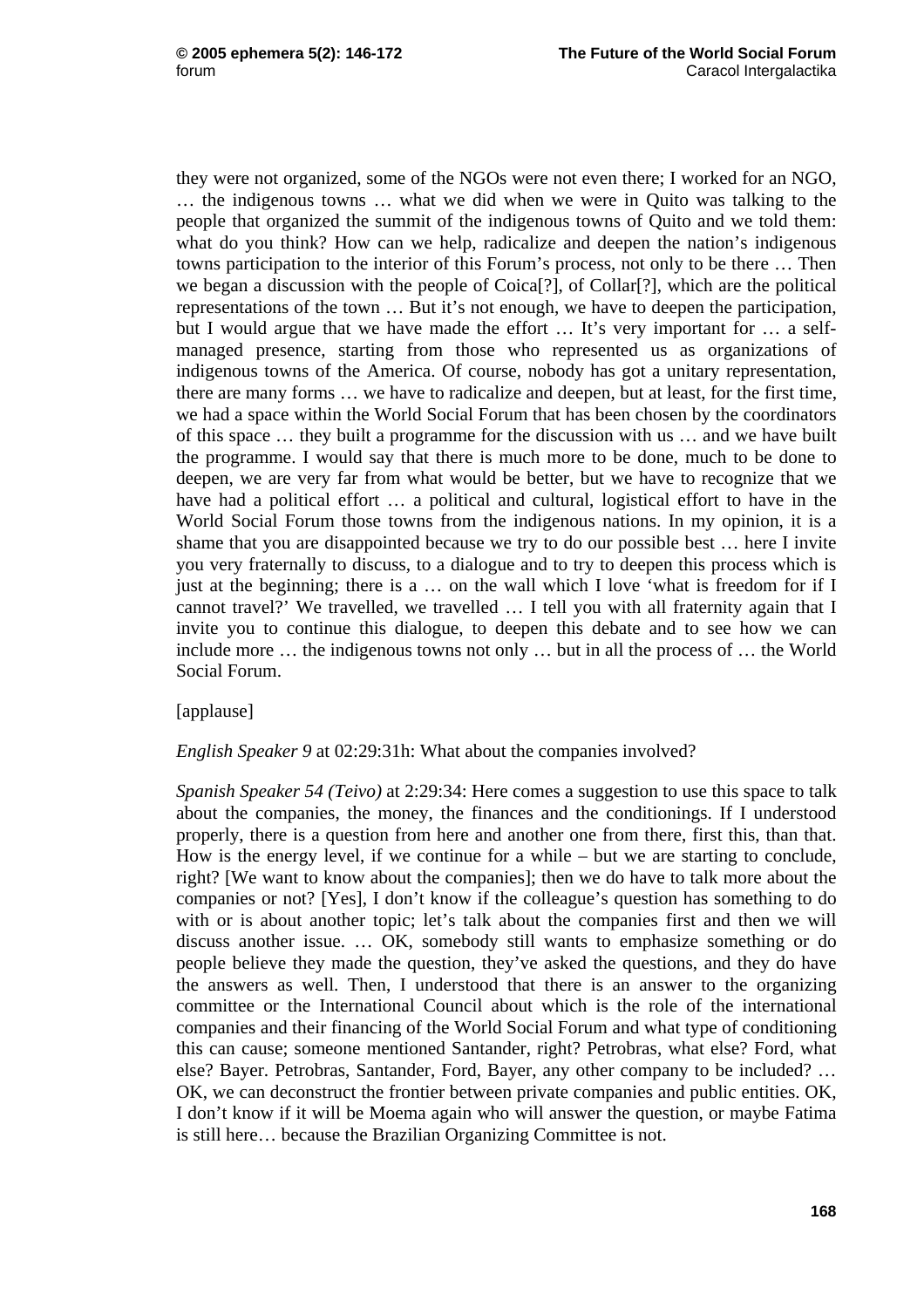*Spanish Speaker 55* at 2:32:47: First, I totally agree with the concern about the financing question, it is a problem that we should try to deepen in the discussion and that we should cover in a better way. First, we don't have answers, and personally I do not have answers for everything. First of all, the private companies do not finance the Forum at all. Santander doesn't finance the Forum at all, Monsanto doesn't finance the Forum at all. We don't have any private company that puts its money into the World Social Forum. Second, the Ford Foundation, the Ford Foundation, yes the Ford Foundation doesn't finance this World Social Forum, it doesn't finance it. The ideologists have … requesting support from the Ford Foundation … But, yes the Ford Foundation finances the process. That is important to say it. The Ford Foundation finances many of the movements … many movements have projects financed by the Ford Foundation, and that is it. Third, the Bank of Brazil, and what else? Petrobras. Yes, they are the Brazilian government's companies … they are state companies, and these companies of the government were there since the beginning of the World Social Forum, from the first World Social Forum the government, the federal governments, the state and municipal governments, they all put money … This is public money of the Brazilian people, it is not Lula's government money, it is not the government's money. It is the product of the hard work, very hard work of the Brazilian population. This is money … with the sweat and the effort of the Brazilians, men and women. Being a public resource, we have to … and in my opinion, … we have to use the public resources to the service of those … The World Social Forum, in my opinion, is a process of transformation of the reality; and therefore, it is a public space for the construction of a new order. The government's money is not money taken from a company; if we treat it in that way, we leave others to do … and that the government leaves the public money for … a family, that will denounce change in another place, there is going to be public money for the agrarian reform. Public money has to be argued 'hand in hand' to make popular steps to support the transformation process. Public money is ours; in my opinion, it should be under our control.

#### [applause]

*Spanish Speaker 56 (Teivo)* at 2:36:17: Are we all satisfied? Does anybody want to comment on that? OK, compañero.

*Spanish Speaker 57* at 2:36:37: I'm talking about climate change, which is fucking us all. We [live] in an oil culture; They are attacking cultures … taking their water … the water from the people, OK. … The public companies are under the control of the people, or not? They are not under the control of the people. Petrobras; I don't control Petrobras, you don't control Petrobras; do we control Petrobras or the other oil companies? OPEC … it is the most murderous company in the world; that is to say, the most murderous industry in this world; and, this guy is talking about another world that is possible out of this shit. Who are you trying to fool? They are using us, and they are using this dream to clean their faces. Next year BP perhaps is going to put money in ... BP, or billion petroleum. All these companies are using us because they use all of us; because they are parasites. … We need an anti-oil movement; let's see how long Petrobras will last in the public hands. What we should not do is to wash their faces … Petrobras is going to take out some little pamphlets with Che Guevara on it and we will all go to buy gasoline from Petrobras or the Bank of Brazil. And when Petrobras will be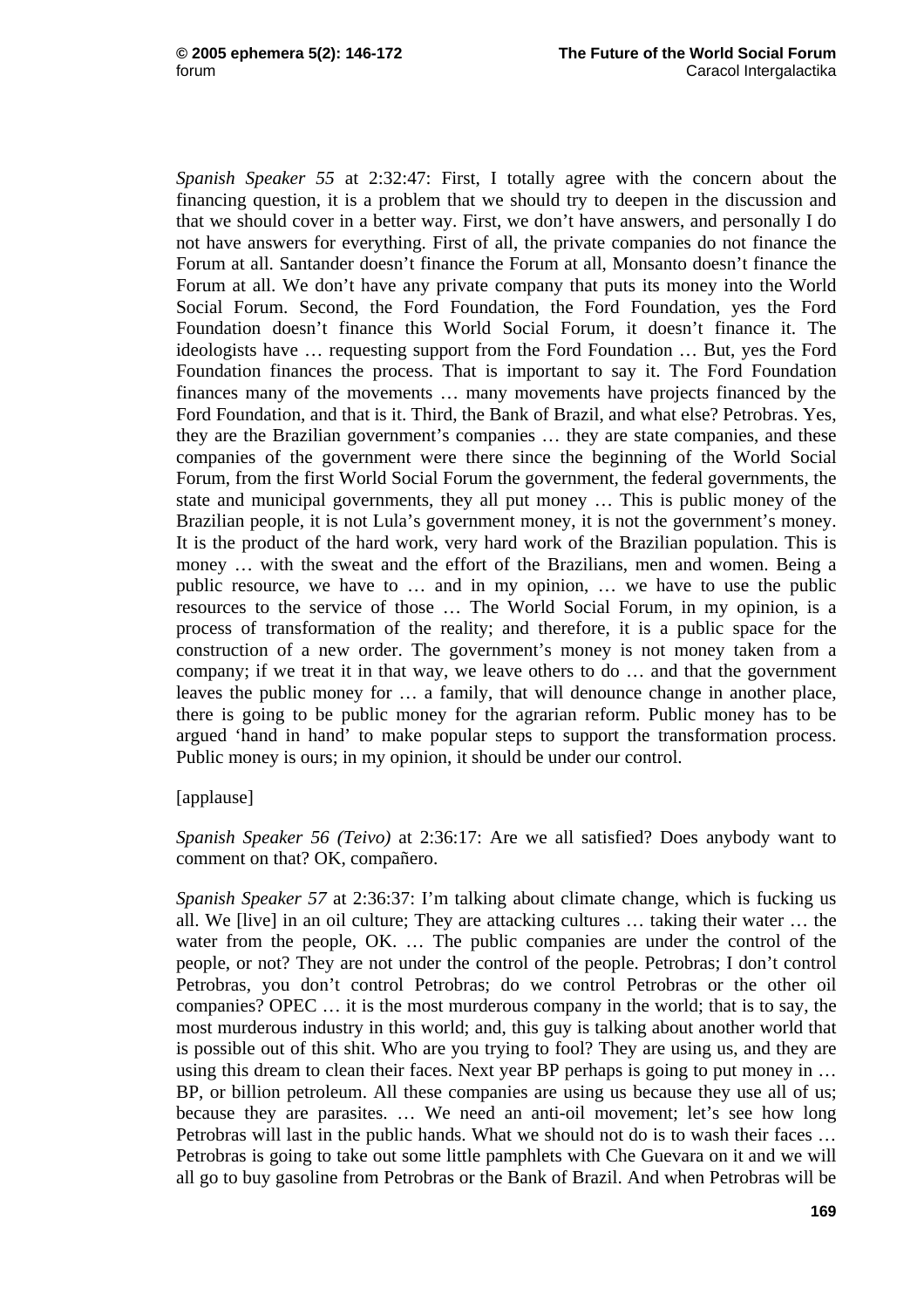going to mess around with the people of Bolivia, or to put another company … these people are working for the market, the market is not … for ten cents, neither now or in the future; … above that they are not defending us, that is to say, they are using you as they use us … To defend them here, we are defending the companies ...

*Spanish Speaker 58 (Teivo)* at 2:38:39: Here compañero, here Mina of the Indian Organising Committee asked a question about … which kind of money would then be acceptable?

*Spanish Speaker 59* at 2:38:50: Yes, what type of financing would be accepted by the doctor?

*Spanish Speaker 60 (male)* at 2:39:00: Me? In my deplorable opinion, the infrastructure here is superfluous, half of the infrastructure here is superfluous. That is to say, we can have other meetings, even smaller than this, right? So, it would not be necessary to take money from here and there, have all this … paper, garbage, plastics … I do not know, [but we don't need all this] money.

# [applause]

*Portuguese Speaker 8* at 2:39:39: There was a working group on sustainability in the Forum organisation, where this use of Petrobras money was questioned. And the whole working group was in fact against it. This a stance I think all of us Brazilians such have, a mediatic stance as well, against a company that is having a negative impact, acting like a multinational, in another country. In Ecuador there's a huge struggle against what Petrobras is doing there, and we as Brazilians should be against it. I think the Organising Committee's stance should have been of refusing these resources, because within this process [of organising the Forum] we have a lot of power. The question is not what money we use or we don't use, but how we can use the media impact of the Forum process [to denounce these things].

*Spanish Speaker 61 (Teivo)* at 2:41:01: Now, in the list I see there is ... We are lucky that … has responded several times, so, we can give the word to another colleague again.

*English Speaker 10 (Steffen)* at 2:41:16: I think there can't be any question about this ... I mean we need money; we need some sort of money. But again the question is who makes these decisions? When? What kind of companies ... are involved? I mean, I think any local government is more democratic than the current International Council. We need to take control of these decisions because it is just absolutely vital. Only after the decisions are made, we are kind of consulted. But, obviously, this consulting process is some sort of arbitrary information process – after things have happened. We need the consultation process before; we need democratic structures on how these decisions are made.

# [applause]

*Spanish Speaker 62 (male)* at 2:42:26: A simple question and only a few seconds, no more … Would it be possible that someone from the commission … did a report which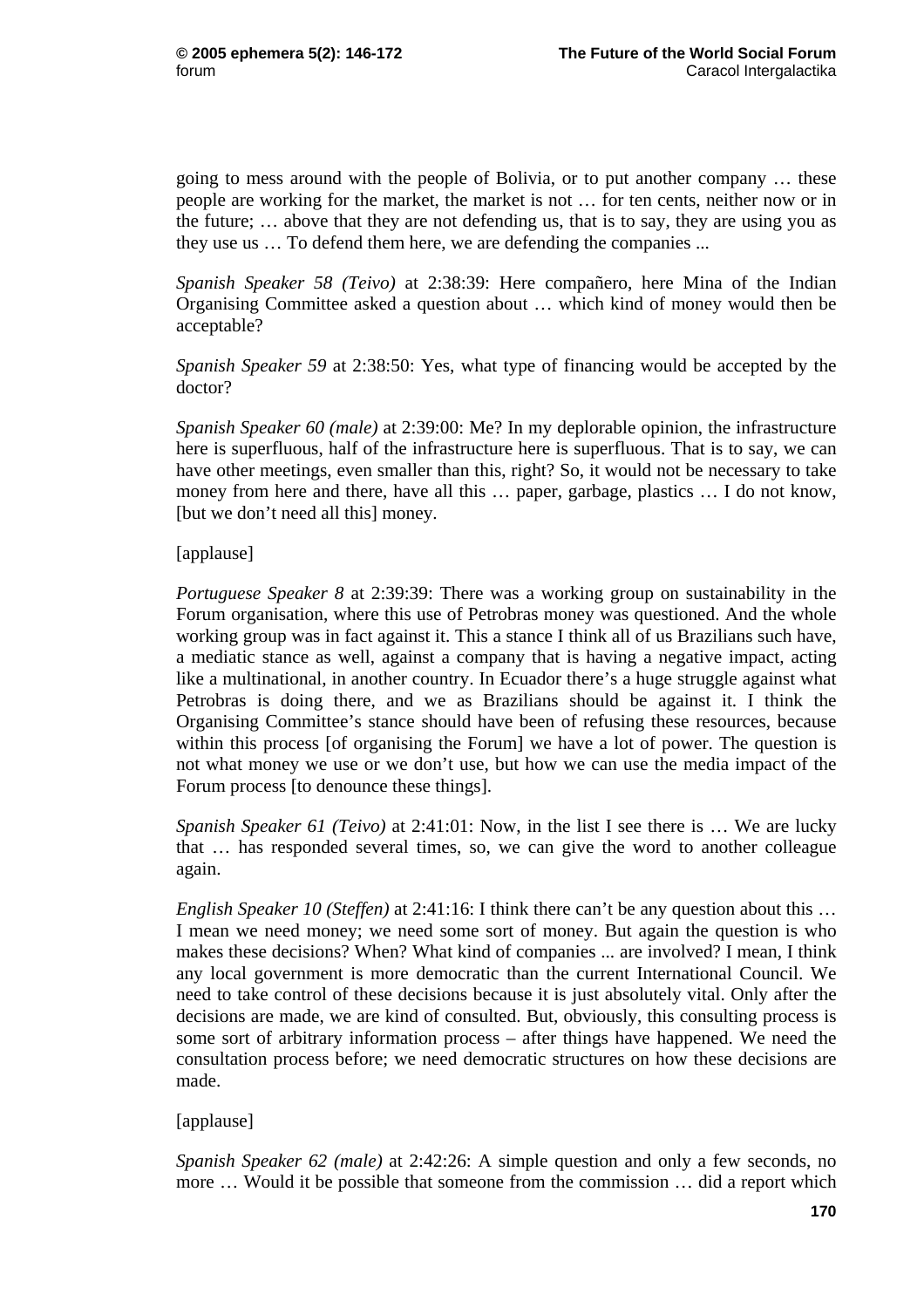states more or less how much money was used and what comes from which companies … That's the questions, right? So, that we can think about this … Where does the money come from? But where is the interest of these companies to invest money in here? This is to say, if a company works on a profit logic, why [are they interested]? The question that I want to leave for your contemplation is, why are they profiting from what is lacking here?

[applause]

*Spanish Speaker 63 (Teivo)* at 2:43:16: About that? About the financing from companies? Yes, but that is another issue.

*Spanish Speaker 64 (female)* at 2:43:39: OK, it is never pleasant to talk about money, for everybody there are many … The problem has arisen because of including people of other countries, like Asia, and other groups. You are talking of how … and I believe that the fact that the Forum does not … this becomes treacherous in relation to the participatory [principle]. I believe that the Forum should be inspired … in the same way that it was done here, but I believe that in the money discussion … that it should apply to … participatory what are the real basic necessities … to participate in expenses … and to consult with all the people of the Forum in order to know how the money will be managed.

[applause]

*Spanish Speaker 65 (Teivo)* at 2:44:30: Perfect, one question then. I do not know if it can be observed little by little … the colleague from Argentina, the one who asked questions about the financing question, let's see …

[recording stops]

**transcribers and editors** 

the translators, Jose Caballero is a Doctoral Candidate in the Department of Politics and International Studies at the University of Warwick. Jose has worked as a Researcher at the International Institute for Corporate Governance (Yale University) and the National Bureau of Economic Research (NBER, USA). He has also worked as a consultant for the Private Sector Advisory Department at the World Bank, the International Investment Corporation (World Bank), the Inter-American Development Bank, and as Adjunct Professor in the Department of Business Administration at the Rafael Landivar University (Guatemala). Jose holds an MA (Social Science: Government) from Harvard University and a BS (Summa Cum Laude) in International Business Administration from Newbury College (Brookline, MA.  $<sub>USA</sub>$ .</sub>

E-mail: J.Caballero@warwick.ac.uk

Claudia M. Fabbri is a PhD candidate in the Department of Politics and International Studies, University of Warwick, Coventry. Her research interests include: Argentine-Brazilian nuclear cooperation, regional integration in South America, and constructivism in international relations. E-mail: C.M.Fabbri@warwick.ac.uk

Beatrice Ruffini, born in Italy in 1974, studied English and Spanish and lived one year in Spain during her studies. Then, in 1998 she came to london where she studied photography and photojournalism and where she is still living at present. E-mail: bearuffini@hotmail.com